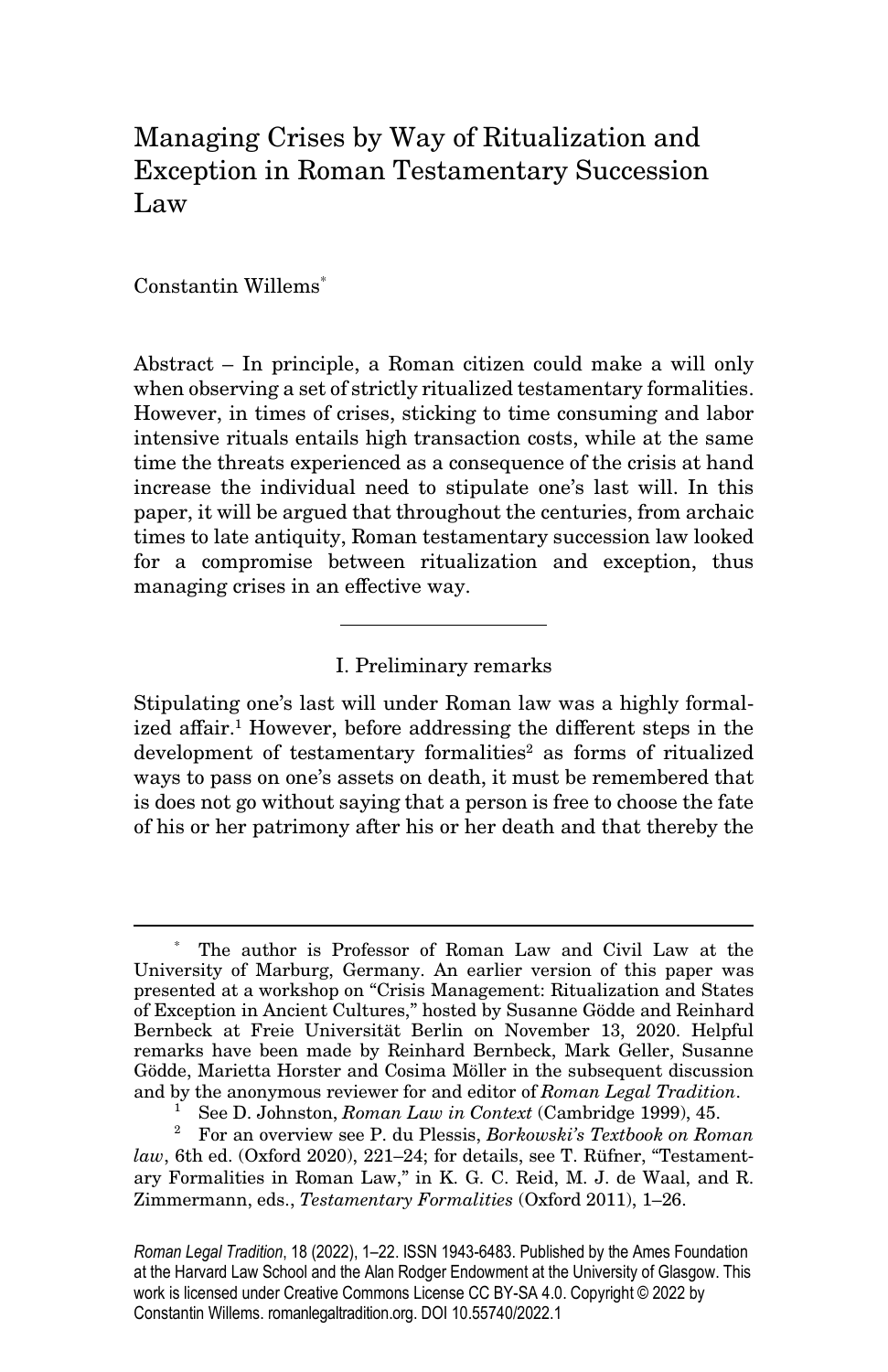affairs of the living are governed by a "dead hand."<sup>3</sup> In a recent paper, the German succession lawyer Anne Röthel even raised the question whether the institution of a "law of succession" itself should not be regarded as being fundamentally unjust, as it perpetuates individual wealth and thereby is an obstacle to equality.<sup>4</sup> This being said, concepts of succession and consequently succession laws are as old as mankind. This may be due to the fact that it gives relief to know, at least concerning one's property rights, what is going to happen after one's death, that loved ones are cared for, and outstanding debts are settled.<sup>5</sup>

Presumably the oldest idea of a law of succession in Roman law is based on the principle that wealth must remain within the respective families. Consequently, at the time of the Twelve Tables (ca. 450 BCE), there was a "preponderance of intestacy"<sup>6</sup> in Roman succession law.<sup>7</sup> If someone died, the assets remained within the

4 A. Röthel, "Ist es gerecht, dass es ein Recht zu vererben gibt?," Archiv für die civilistische Praxis, 202 (2020), 19–50. See also D. Halliday, The Inheritance of Wealth. Justice, Equality, and the Right to Bequeath (Oxford 2018). On this question, see also A. Dutta, Warum Erbrecht? Das Vermögensrecht des Generationenwechsels in funktionaler Betrachtung (Tübingen 2014).

5 On the testator's motivation, see C. G. Paulus, Auf der Suche nach Unsterblichkeit: zur mentalitätsgeschichtlichen, sozialen und rechtlichen Bedeutung des Testaments im antiken Rom (Berlin 2018), 48–73. See also Dutta (note 4), 151–302.

6 See D. Daube, "The Preponderance of Intestacy at Rome," Tul. L. Rev., 39 (1965), 253; on this issue, see also D. Johnston, "Succession," in D. Johnston, ed., The Cambridge Companion to Roman Law (Cambridge 2015), 201–202, and Johnston (note 1), 51. M. Humbert, La loi des XII Tables. Édition et commentaire (Rome 2018), 198, however, clings to the fact that there has always been a "conceptual priority" of the testament: "Le terme in-testatus, témoigne de la priorité conceptuelle du testament sur la succession legitime. Tester est l'hypothèse normae dès l'époque la plus archaïque et le restera par la suite."

<sup>7</sup> Concisely on intestate succession in Roman law: T. Rüfner, "Intestate Succession in Roman Law," in K. G. C. Reid, M. J. de Waal, and R. Zimmermann, eds., Intestate Succession (Oxford 2015), 1–32. See also U. Babusiaux, Wege zur Rechtsgeschichte: Römisches Erbrecht, 2nd ed. (Vienna 2021), 47–82; M. Kaser, R. Knütel, and S. Lohsse, Römisches Privatrecht, 22nd ed. (Munich 2021), 445–51; du Plessis (note 2), 211–17; and F. Schulz, Classical Roman Law (Oxford 1951), 220–38. On intestate succession according to the Twelve Tables, see Humbert (note 6), 195–204,

<sup>&</sup>lt;sup>3</sup> On this, see C. Willems, Justinian als Ökonom. Entscheidungsgründe und Entscheidungsmuster in den quinquaginta decisiones (Cologne 2017), 61–62, with further references.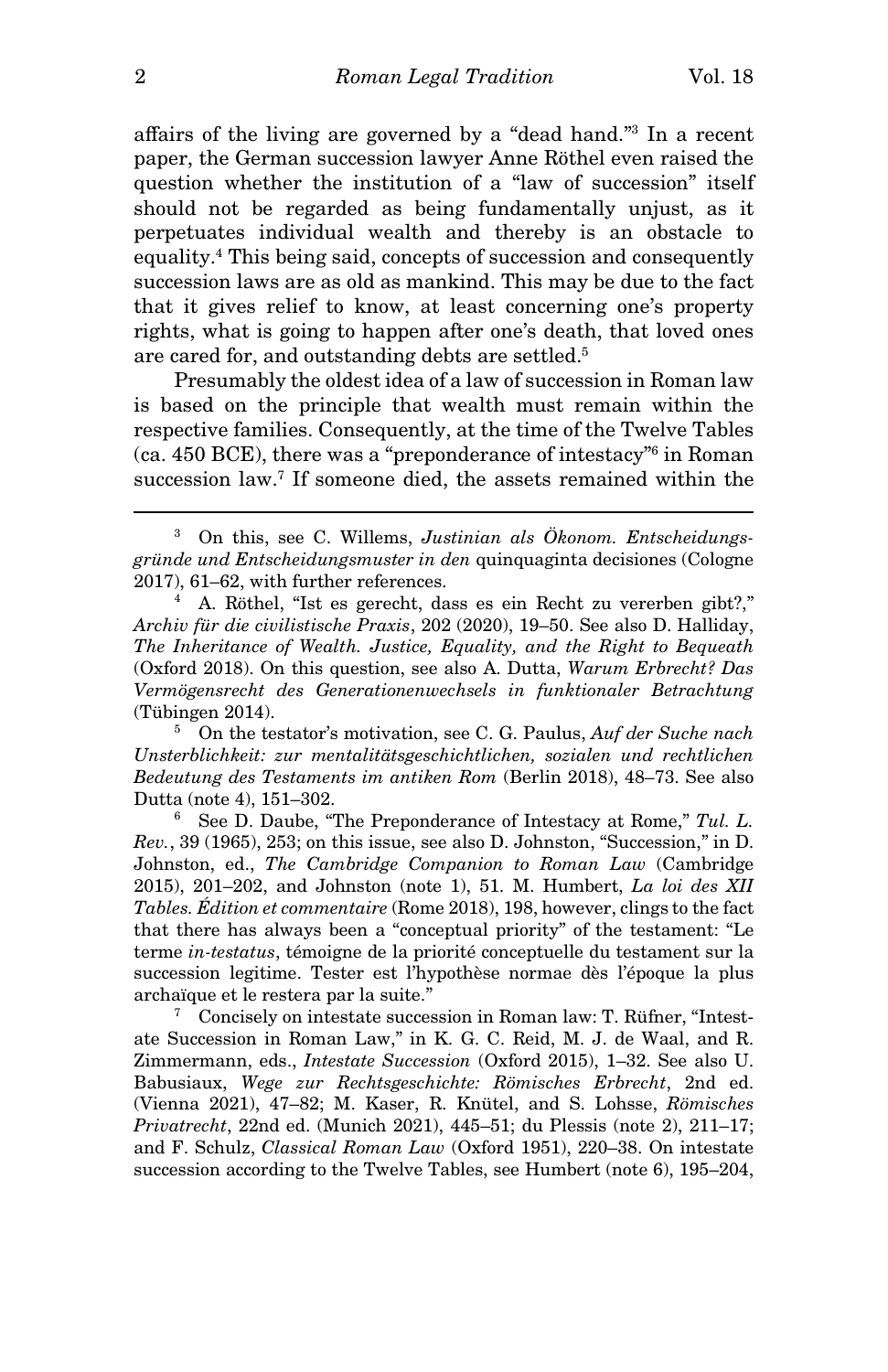nuclear family: with the death of the de cuius, his filii familias and his *uxor in manu*<sup>8</sup> stepped into his position,<sup>9</sup> the law of succession therefore being just part of family law.<sup>10</sup> But already in archaic times, the interest of the *de cuius* to determine what is going to happen with his assets after his death was acknowledged, especially in situations in which the de cuius had no sons who could inherit ab intestato.

# II. Testaments in front of the assembled people – ritual and exception

## 1. Ritual: testamentum calatis comitiis

Originally, in such situations, a will could be declared in front of the assembly of the people *(testamentum calatis comitiis)*.<sup>11</sup> The ritual procedure used was the same as or at least from the outward appearance quite similar  $\mathrm{to}^{12}$  the one used when adopting a son into

and G. Finazzi, "La successione ab intestato," in M. F. Cursi, ed., XII Tabulae. Testo e commento, 1 (Naples 2018), 231–296.

8 Correspondingly, marriage also changed the family structure and had an influence on intestate succession. For the rituals used to this end, see C. Möller, "The Crisis of the confarreatio Marriage: A Ritual Through the Ages" (another fruit of the workshop mentioned in the opening note, to be published separately).

9 See M. Wimmer, "Gesetzliche Erbfolge," in U. Babusiaux, C. Baldus, W. Ernst, F. S. Meissel, J. Platschek, and T. Rüfner, eds., Handbuch des römischen Privatrechts (Tübingen 2022) (in press), § 54 nos. 7–8; Kaser, et al. (note 7), 445–46; du Plessis (note 2), 211–12; Rüfner (note 7), 7–8; R. P. Saller, Patriarchy, Property and Death in the Roman Family (Cambridge 1994), 163.

 $10$  See Kaser, et al. (note 7), 441.

<sup>11</sup> Babusiaux (note 7), 142; du Plessis (note 2), 221; Kaser, et al. (note 7), 452; Rüfner (note 2), 3; O. F. Robinson, The Sources of Roman Law. Problems and Methods for Ancient Historians (London 1997), 4–5; A. Watson, The Law of Succession in the Later Roman Republic (Oxford 1971), 8. There is some uncertainty whether the testament presupposed in XII Tab. V.3 (uti legassit suae rei, ita ius esto) refers to the testamentum calatis comitiis or to the testamentum per aes et libram; on the current state of the discussion, see Humbert (note 6), 190–93.

<sup>12</sup> The discussion on this point is summarized by G. Pfeifer, "Das testamentum per aes et libram und andere Formen letztwilliger Verfügungen," in U. Babusiaux, C. Baldus, W. Ernst, F. S. Meissel, J. Platschek, and T. Rüfner, eds., Handbuch des römischen Privatrechts (Tübingen 2022) (in press), § 18 nos. 5–9.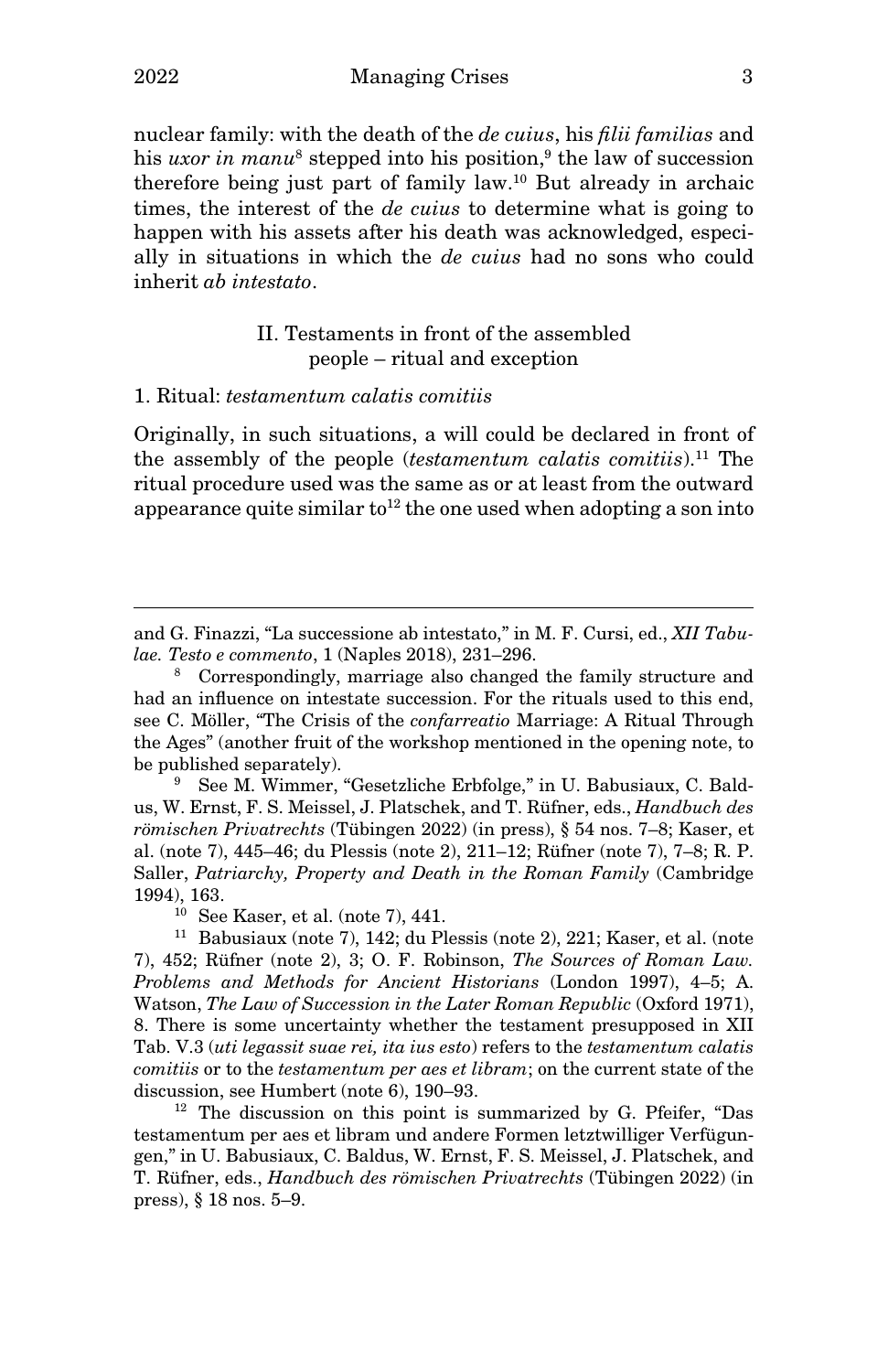the family, the so-called *arrogatio*:<sup>13</sup> eventually, making an extraneus to the family one's heir meant accepting him as one's son at the moment of one's death. It has been argued that this procedure was used especially in cases in which someone had no son and therefore the family was "in danger of dying out."<sup>14</sup> To change the family membership was indeed regarded as something of relevance to the whole community of free Roman men,<sup>15</sup> which is why this procedure had to take place publicly.

## 2. Exception: testamentum in procinctu

However, the *comitia curiata*,<sup>16</sup> at least in later times,<sup>17</sup> assembled only twice per year, namely on March 24 and May 24.<sup>18</sup> There was a strong religious component to this: the procedure was performed on the days after the tubilustria, the festive ritual cleaning of the trumpets used for military purposes and in the context of funerals

<sup>15</sup> Pfeifer (note 12), § 18 no. 6, calls this "social control" ("sozial[e] Kontrolle"); see also E. Jakab, "Inheritance," in P. J. du Plessis, C. Ando, and K. Tuori, eds., The Oxford Handbook of Roman Law and Society (Oxford 2016), 500 ("publicity and transparency"); O. Behrends, "Der Vertragsgedanke im römischen Gesetzesbegriff auf den verschiedenen Stufen seiner Entwicklung. Der erfragte Wille der Wehrgemeinde, die Fortbildung der Rechtsordnung durch die Bürgervertretung und die Ideologie des Gesetzgebungsauftrags," in O. Behrends and C. Starck, eds., Gesetz und Vertrag, 1 (Göttingen 2004), 27 (= M. Avenarius and C. Möller, eds., Okko Behrends. Zur römischen Verfassung. Ausgewählte Schriften (Göttingen 2014), 243) (stressing that it is a matter for citizens to watch over the fact whether the testament at hand deserved the force of law). On the latter aspect, see also M. Avenarius, "Die tabulae ceraeve des klassischen Manzipationstestaments als Archaismus. Die Testamentsurkunde als Ausdruck der Vorstellung vom Gesetzescharakter der letztwilligen Ausgestaltung der römischen Familienverfassung," Iura, 60 (2012), 215.

 $13$  On this procedure, see in detail A. M. Seelentag, Ius pontificium cum iure civili coniunctum. Das Recht der Arrogation in klassischer Zeit (Tübingen 2014), and in brief e.g. du Plessis (note 2), 137.

 $14$  J. A. Crook, Law and Life of Rome,  $90$  BC - AD 212 (Ithaca, NY 1967), 111; see also du Plessis (note 2), 136.

<sup>&</sup>lt;sup>16</sup> On these, see A. Corbino, "La nozione di comitia calata,"  $Iura$ , 42 (1991), 145–50.

<sup>&</sup>lt;sup>17</sup> See Pfeifer (note 12), § 18 no. 7, with reference to J. Rüpke, *The* Roman Calendar from Numa to Constantine: Time, History, and the Fasti (Chichester 2011), 27–29.

<sup>&</sup>lt;sup>18</sup> See Pfeifer (note 12), § 18 no. 7; Behrends (note 15), 24  $(= \text{A}$ usgewählte Schriften, 240).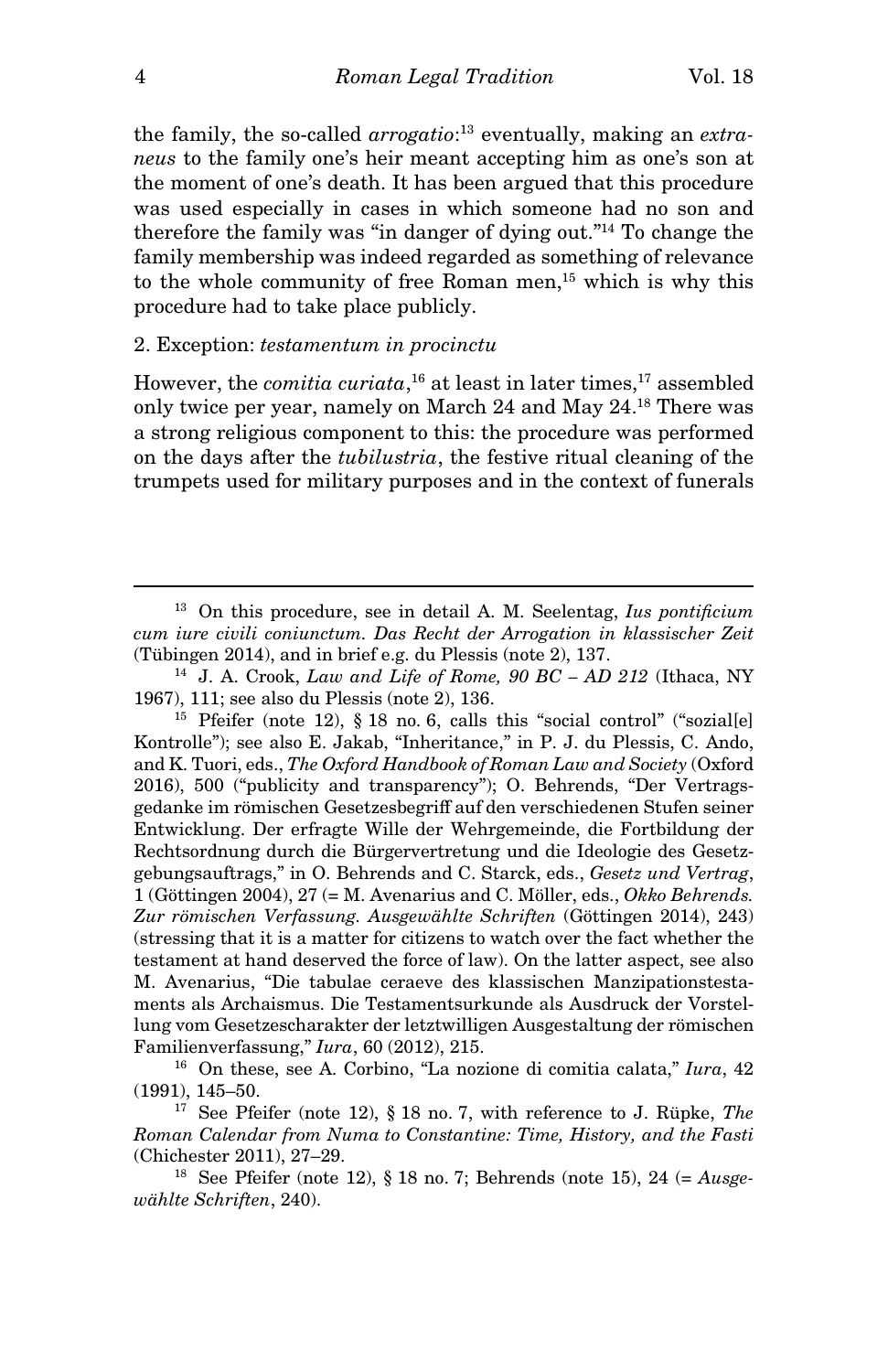at which, inter alia, a lamb was sacrificed.<sup>19</sup> Therefore, in times of crises like imminent warfare, this ritual could not be practiced on the spur of the moment, while at the same time, the risk of falling in combat without having had the chance to dispose what was deemed necessary for the case of one's own death was of course elevated.<sup>20</sup> As we can see in the Institutes, the famous elementary textbook for law students written by the second century CE jurist Gaius,<sup>21</sup> Roman law therefore granted an exception for such cases:

Gaius, Institutes 2.101. Testamentorum autem genera initio duo fuerunt: nam aut calatis comitiis testamentum faciebant, quae comitia bis in anno testamentis faciendis destinata erant, aut in procinctu, id est, cum belli causa arma sumebant: procinctus est enim expeditus et armatus exercitus. Alterum itaque in pace et in otio faciebant, alterum in proelium exituri.

Initially, there were two kinds of wills. To wit, they made a will either before the assembled people (calatis comitiis), which assembly was destined twice a year to the making of wills, or "with togas girded up" (in procinctu),<sup>22</sup> namely if they took up

 $20$  See also Pfeifer (note 12), § 18 no. 12: "Dass den Bürgern, die sich in unmittelbare Lebensgefahr begaben, Gelegenheit gegeben wurde, letztwillig zu verfügen, ohne den Termin der nächsten comitia calata abwarten zu müssen, liegt nahe." Pointedly, Behrends (note 15), 25 n.33 (= Ausgewählte Schriften, 241 n.33) refers at first to K. Latte, Römische Religionsgeschichte (Munich 1960), 118, stating that it might owe too much to the modern mind that the Romans made their testaments before going to war ("[E]s sei vielleicht etwas modern gedacht, daß die Römer, bevor sie in den Krieg zogen, ihr Testament machten."), and then comments that this thought is not only modern, but in Roman times followed from the necessity of an heir to continue the family rites ("Aber was ist an dem Gedanken modern? Daß die Besorgnis, im Kampf zu fallen, dazu mahnte, für einen familienrechtlichen oder testamentarischen Erben zu sorgen, folgt vielmehr aus der damaligen Bedeutung der vom Erben fortzuführenden Sacra der einzelnen Familien."). The latter point is also made by B. Sirks, "Reform and Legislation in the Roman Empire," Mélanges de l'Ecole Française de Rome – Antiquité, 125–22 (2013), at no. 8.

 $21$  On Gaius, see A. M. J. Honoré, Gaius (Oxford 1962); on his Institutes, see D. Ibbetson, "High Classical Law," in A. K. Bowman, ed., The Cambridge Ancient History, 12 (Cambridge 2005), 186, with further references.

 $22$  On the etymology, see L. Minieri, "Il testamentum in procinctu," SDHI, 64 (1998), 256–65.

<sup>&</sup>lt;sup>19</sup> See Behrends (note 15), 25 (= Ausgewählte Schriften, 241); for details on the ritual, see Rüpke (note 17), 26–30, and J. Quasten, Musik und Gesang in den Kulten der heidnischen Antike und christlichen Frühzeit (Münster 1930), 17–20.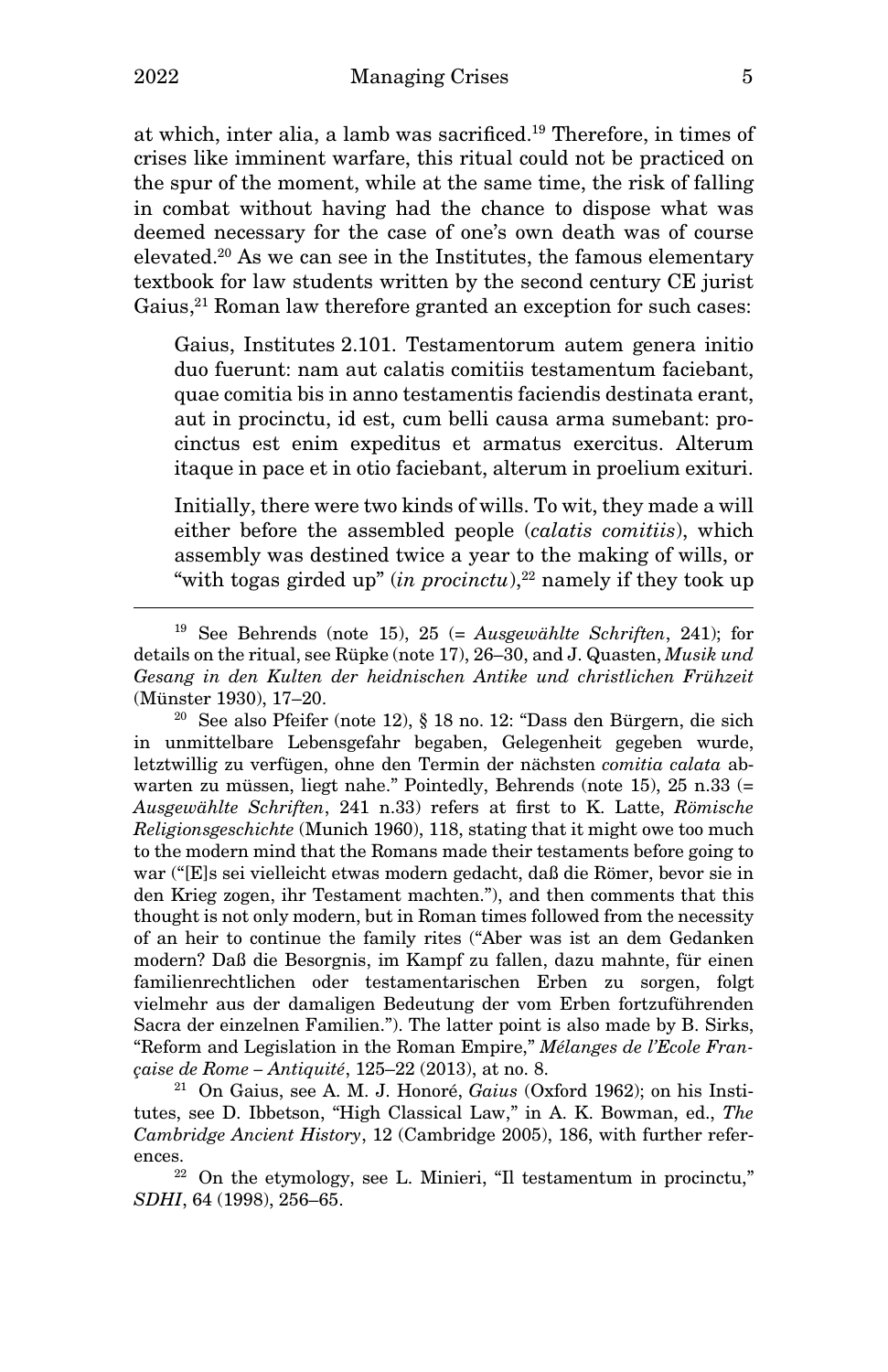arms because of war, as procinctus means the army, ready for the battle and armed. Hence, they made the first in times of peace and leisure, the latter before going to battle.<sup>23</sup>

Already in earlier times  $(initio)$ ,<sup>24</sup> the *testamentum in procinctu* allowed for a somewhat alleviated procedure in the face of imminent warfare: instead of a declaration of the will in front of the assembly of the people, which assembled only twice per year on certain, holy dates, it resorted exceptionally ad hoc to the assembly of the army, standing ready for battle, togas girded up.<sup>25</sup> However, as the Roman army consisted of all the Roman citizens who would otherwise assemble in the comitia, it was at least the same body of people which was used, only under other, namely less gracious and more profane circumstances.<sup>26</sup> We are therefore not confronted with another ritual, but with a mere modification of the original ritual of the testamentum calatis comitiis. <sup>27</sup> The ritual character was held up inasmuch as there was a certain point in the procedure when such a *testamentum in procinctu* could be made: during the second auspices, immediately before the battle was about to start.<sup>28</sup> Even if, later in republican times, there may have been differences as to the legal quality of the testament, $29$  still, exceptionally allowing such a testamentum in procinctu for the first time in a situation of imminent warfare can be regarded as an early example in Roman testamentary succession law in which crises were managed by way

<sup>&</sup>lt;sup>23</sup> Author's translation. See also the translation by W. M. Gordon and O. F. Robinson, The Institutes of Gaius (London 1988), 169 and 171.

 $24$  On the difficulties of establishing at what time the testamentum de procinctu emerged, see Minieri (note 22), 254–56.

<sup>&</sup>lt;sup>25</sup> Babusiaux (note 7), 142; Rüfner (note 2), 3-4; Watson (note 11), 8-10.

<sup>&</sup>lt;sup>26</sup> Behrends (note 15), 25 (= Ausgewählte Schriften, 242) therefore calls the *comitia* fittingly the "unarmed army of the people" ("das ... Wehraufgebot der Bürger, ... waffenlos auf das Comitium geladen").

 $27$  See also Pfeifer (note 12), § 18 no. 12 ("bloße Abwandlung des Testaments vor der Volksversammlung").

 $28$  See Pfeifer (note 12), § 18 no. 13; Schulz (note 7), 241; see also Minieri (note 22), 270–73 on Schol. Veron. ad Aen. 10.241, one of the scholia on Vergil's Aeneid found in a palimpsest located in the Biblioteca Capitolare at Verona.

<sup>&</sup>lt;sup>29</sup> Behrends (note 15), 26 (= Ausgewählte Schriften, 242) stresses that the republican testamentum in procinctu is no formal lex anymore, but has become an act of publicity of a testament according to private law ("Das republikanische Soldatentestament ist kein formelles Gesetz mehr. Das kampfbereite Heer ist nicht Verfassungsorgan einer Gesetzgebung, sondern nur noch Publizitätsform eines privatrechtlichen Testaments.").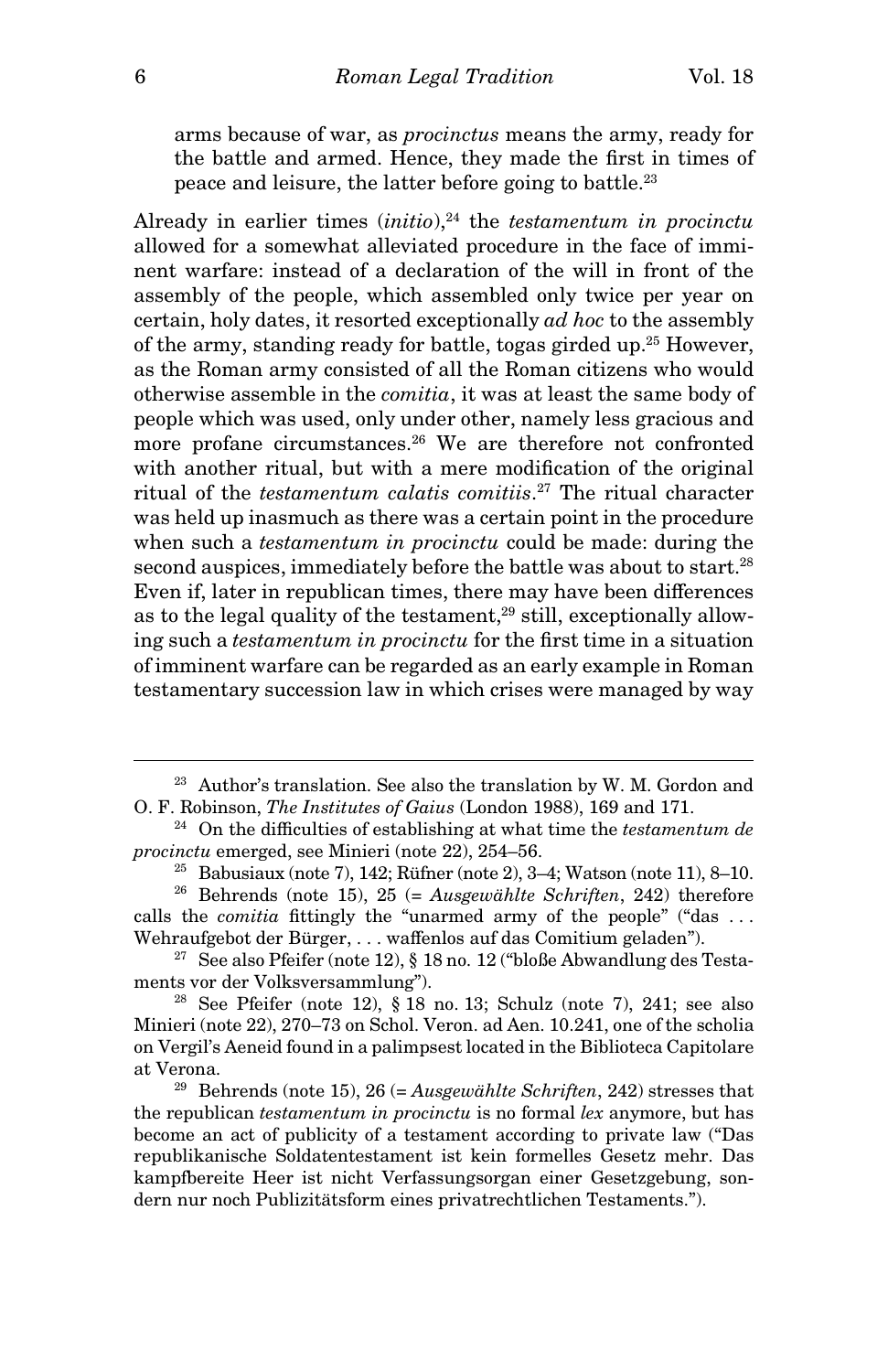of creating (still ritualized $30$ ) exceptions from the usual rituals, performed in times of ease.

- III. Witnessed testaments ritual and exceptions
- 1. Ritual: testamentum per aes et libram and derivatives (witnessed testaments)

Later,<sup>31</sup> formalities were generally alleviated and another form of will was introduced, the *testamentum per aes et libram*.<sup>32</sup> Again, Gaius tells us:

Gaius, Institutes 2.102. Accessit deinde tertium genus testamenti, quod per aes et libram agitur: qui enim neque calatis comitiis neque in procinctu testamentum fecerat, is, si subita morte urguebatur, amico familiam suam, id est patrimonium suum, mancipio dabat eumque rogabat, quid cuique post mortem suam dari uellet. Quod testamentum dicitur per aes et libram, scilicet quia per mancipationem peragitur.

Later, a third kind of will was conceived, which was performed by the aid of copper and scales (per aes et libram). The one who had made his will neither in front of the assembled people nor "with togas girded up", transferred, if he was urged by approaching death, his "family" (familia), i.e. his patrimony, to a friend and told him what he wanted to be given to whomsoever after his death. This was of course called will by the aid of

 $30$  Behrends (note 15), 26 (= Ausgewählte Schriften, 242) points to the continuity between the initial testamentum calatis comitiis and the later ritual of the testamentum in procinctu.

 $31$  Minieri (note 22), 285–95, mentions 142 BCE as the last instance of a testamentum in procinctu (Vell. Pat. 2.5.2–3) and states that this kind of will fell out of use afterwards, due to a change or even crisis concerning the rituals performed ("crisi degli auspici," 288); A. Guarino, "Sull'origine del testamento dei militari nel diritto romano," in Pagine di diritto romano, 6 (Naples 1995), 350–51, however, argues that the testamentum in procinctu still existed in Caesar's time ("[I]l testamentum in procinctu non era ancora, ai tempi di Cesare, del tutto scomparso.").

 $32$  Pfeifer (note 12), § 18; Babusiaux (note 7), 143–47; Kaser, et al. (note 7), 452–53; du Plessis (note 2), 221–22; Johnston (note 6), 202; Rüfner (note 2), 4–5; Watson (note 11), 11–21; V. Arangio-Ruiz, "Intorno alla forma scritta del testamentum per aes et libram," in Atti del Congresso internazionale di diritto romano e di storia del diritto. Verona 27–28–29 settembre 1948, 3 (Milan 1953), 81–90; Schulz (note 7), 240–44.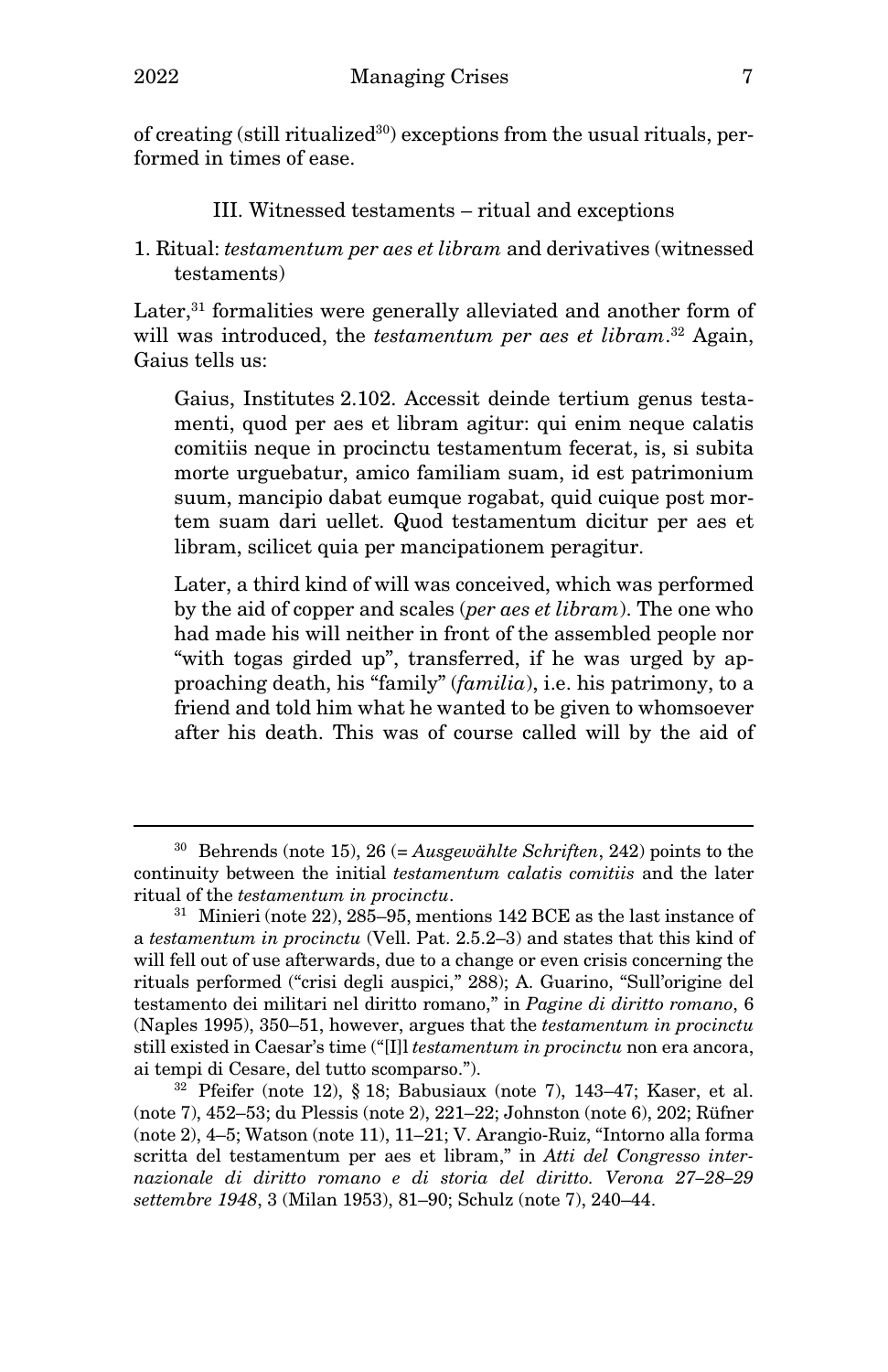copper and scales as it was performed by way of formalized transfer of ownership (mancipatio).<sup>33</sup>

This third kind of will was, as Gaius tells us, based on the formalities of the mancipatio ritual, originally used in Roman law to transfer property on important goods such as slaves, cattle, Italic land, and servitudes on the latter. $34$  Again, the original ritual procedure might have had a religious core.<sup>35</sup>

As for the *testamentum per aes et libram*, we are, in the words of Ernst Rabel, confronted with a "copied" or "postformed" legal transaction ("nachgeformtes Rechtsgeschäft").<sup>36</sup> The procedure used built on the idea of a ritual sale for a symbolic purchase price (mancipatio nummo uno), performed in front of a certain number of witnesses. In the presence of namely five witnesses and of a libripens, holding a pair of scales, the de cuius symbolically sold his assets to a third party, the *familiae emptor*.<sup>37</sup> In the course of such  $imaginaria$  venditio, the de cuius<sup>38</sup> could also pronounce solemn nuncupationes, stating what the familiae emptor should do with certain assets upon the testator's death.<sup>39</sup>

In the course of time, this way of stipulating one's last will

<sup>35</sup> In this sense G. Pfeifer, "Libralakte (mancipatio, nexum, solutio per aes et libram)," in U. Babusiaux, C. Baldus, W. Ernst, F. S. Meissel, J. Platschek, and T. Rüfner, eds., Handbuch des römischen Privatrechts (Tübingen 2022) (in press), § 17 no. 4–5 ("II. Ritual- und Symbolcharakter") and du Plessis (note 2), 182; see also G. MacCormack, "Hägerström's Magical Interpretation of Roman Law," The Irish Jurist, 4 (1969), 153–67, 166, with further references in note 48.

<sup>36</sup> E. Rabel, "Nachgeformte Rechtsgeschäfte," ZSS (RA), 40 (1906), 290–335 and 41 (1907), 311–79. On this, see also Pfeifer (note 35), § 17 no. 6–8. For another example, the marriage by way of coemptio, which is also based on the mancipatio ritual, see Möller (note 8).

<sup>37</sup> See Pfeifer (note 12), § 18 no. 26.

<sup>38</sup> Pfeifer (note 12), § 18 no. 1; Kaser, et al. (note 7), 454; M. F. Cursi, "La mancipatio e la mancipatio familiae," in M. F. Cursi, ed., XII Tabulae. Testo e commento, 1 (Naples 2018), 359–60 (with reference to G.2.104: "è il mancipio dans ad avere un ruolo fondamentale nell'indicare la destinazione dei propri beni"); Rüfner (note 2), 4, however, deems these as uttered by the purchaser.

<sup>39</sup> On the role of these *nuncupationes*, see G. G. Archi, "Oralità e scrittura nel testamentum per aes et libram," in Studi in onore di Pietro De Francisci, 4 (Milan 1956), 292 and 294 ("il fulcro del testamentum per aes et libram"; "il momento più importante del negozio").

<sup>&</sup>lt;sup>33</sup> Author's translation. See also the translation by Gordon and Robinson (note 23), 171.

 $34$  See du Plessis (note 2), 182–83; B. W. Frier and T. A. J. McGinn, A Casebook on Roman Family Law (Oxford 2004), 344–45.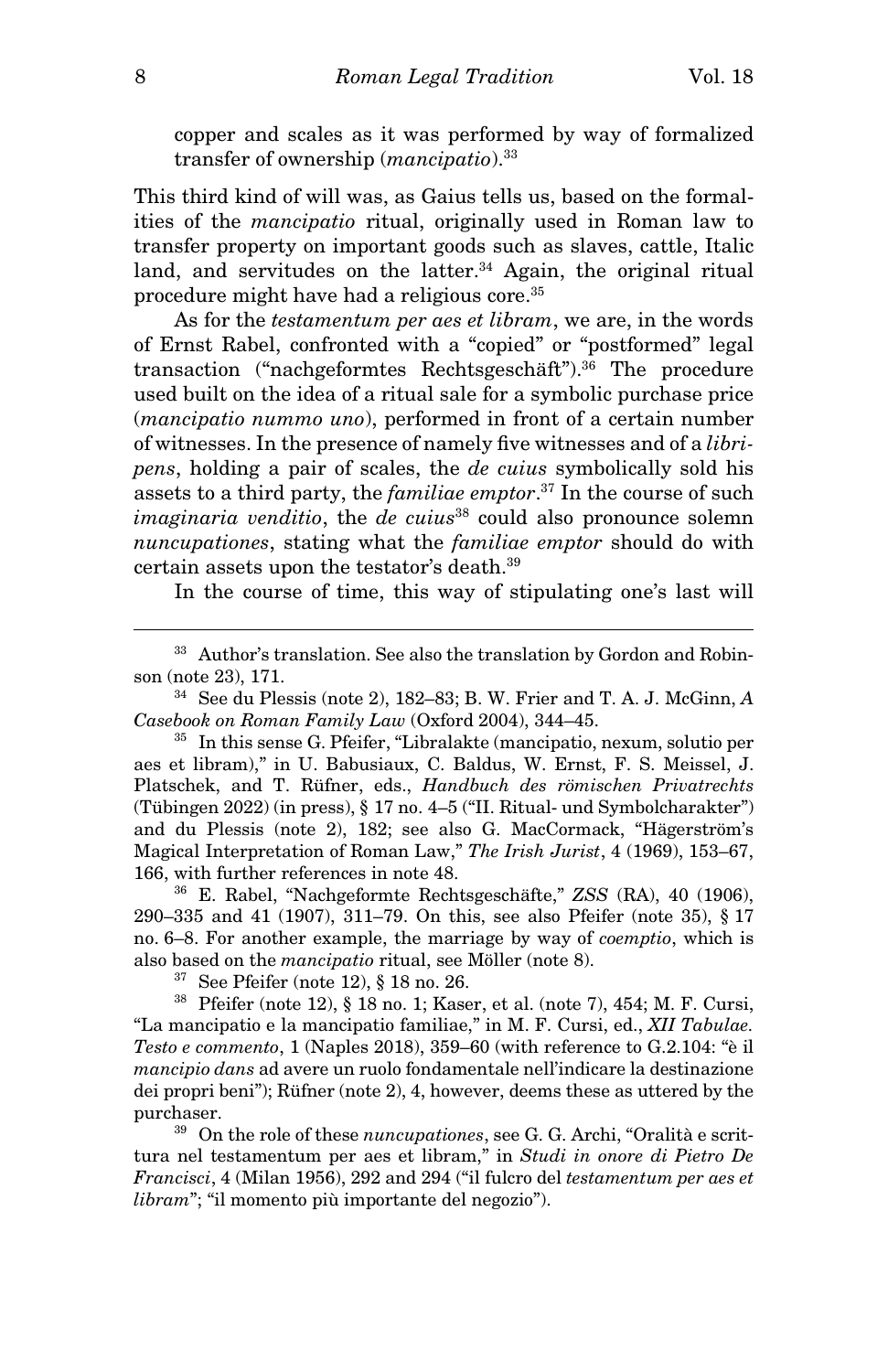developed and was modified. Gaius reports for his times:

Gaius, Institutes 1.103. Sed illa quidem duo genera testamentorum in desuetudinem abierunt; hoc vero solum, quod per aes et libram fit, in usu retentum est. Sane nunc aliter ordinatur, quam olim solebat; namque olim familiae emptor, id est, qui a testatore familiam accipiebat mancipio, heredis locum optinebat, et ob id ei mandabat testator, quid cuique post mortem suam dari vellet; nunc vero alius heres testamento instituitur, a quo etiam legata relinquuntur, alius dicis gratia propter veteris iuris imitationem familiae emptor adhibetur.

But these two kinds of wills fell out of use; only the one made by the aid of copper and scales was kept in use. Of course, now it is handled otherwise than it was formerly practiced, as formerly the "purchaser of the family" *(familiae emptor)*, i.e. the one who received the "family" from the testator to his ownership, took the position of the heir, and therefore the testator gave him as a mandate what he wanted to be given to whomsoever after his death, but now one person is instituted in the will as the heir, who is also burdened with the bequests  $(legata)$ , while another person, as a pure formality, to imitate the old law, is called in as purchaser of the family.<sup>40</sup>

The final lines make it clear that at that time, the institution of familiae emptor had become a purely formal one *(dicis gratia)*, and served to imitate the requirements of the old, established law (propter veteris iuris imitationem). $41$  As a consequence, by and by, the testamentum per aes et libram from the times of old came into "disintegration" or better "degeneration," caused by "irregularities of practice."<sup>42</sup>

<sup>40</sup> Author's translation. See also the translation by Gordon and Robinson (note 23), 171.

<sup>&</sup>lt;sup>41</sup> See Pfeifer (note 12),  $\S$  18 no. 2.

<sup>42</sup> C. Sánchez-Moreno Ellart, "The Late Roman Law of Inheritance: The Testament of Five or Seven Witnesses," in B. Caseau and S. R. Huebner, eds., Inheritance, Law and Religions in the Ancient and Mediaeval Worlds (Paris 2014), 229 and 231. On legal practice in this regard see M. Avenarius, "Formularpraxis römischer Urkundenschreiber und ordo scripturae im Spiegel testamentsrechtlicher Dogmatik," in M. Avenarius, R. Meyer-Pritzl, and C. Möller, eds., Ars iuris: Festschrift für Okko Behrends zum 70. Geburtstag (Göttingen 2009), 13–42.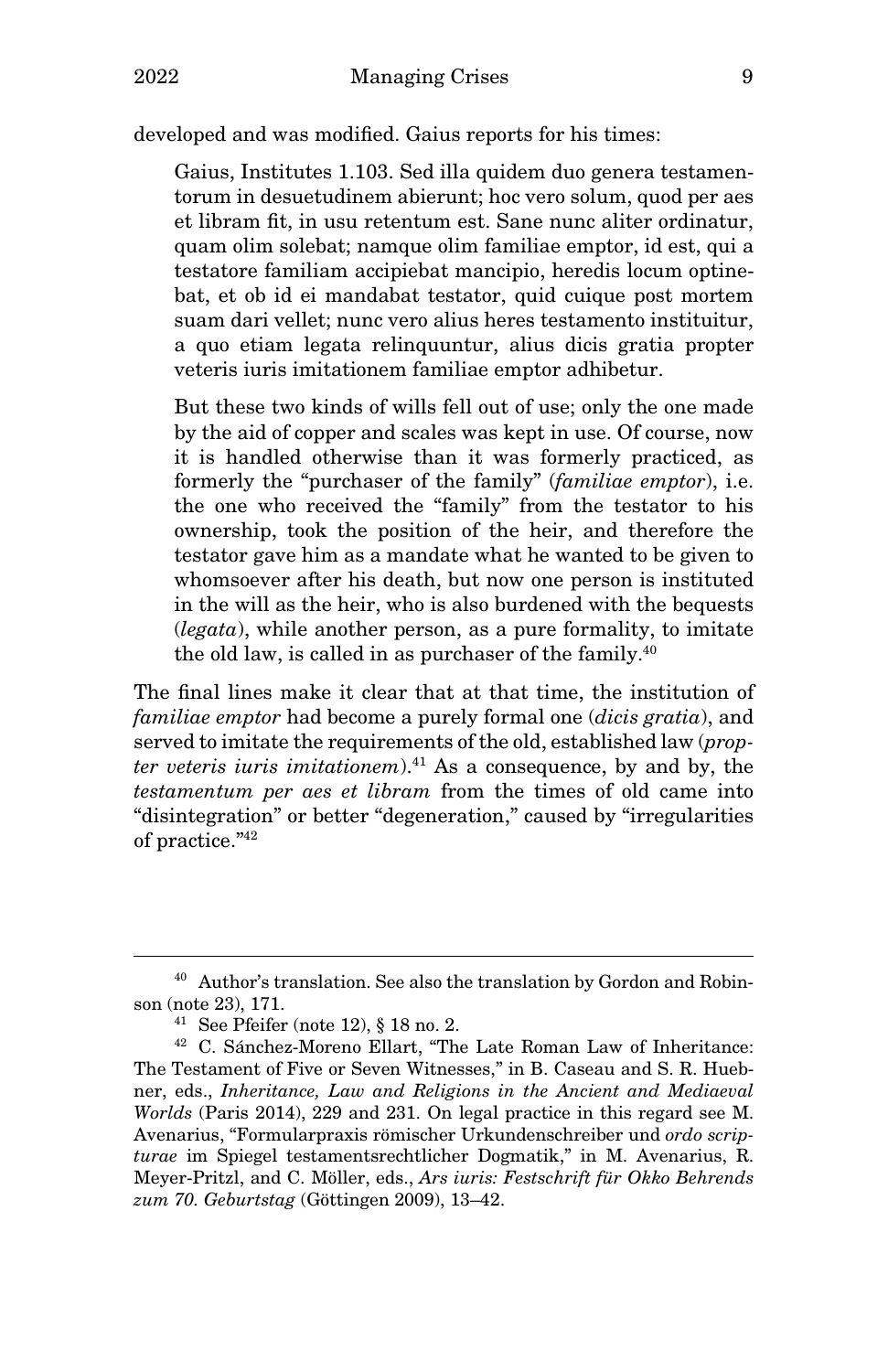Once the ritual had lost its significance, $43$  it was only a small step to accept written wills sealed by a certain number of persons as well. In the course of this process, the Roman praetor accepted also wills which had been sealed by seven persons (i.e., the same number of persons required for a testamentum per aes et libram: one scale holder, one familiae emptor, and five witnesses make a total of seven persons, besides the testator himself).<sup>44</sup> While this is often styled as testamentum praetorium, <sup>45</sup> Carlos Sánchez-Moreno Ellart precisely states: "The so-called testamentum praetorium was actually not a kind of testament in itself but merely an invalid testament according to the ius civile that was deemed valid by the praetor when some formalities required by the ius civile had not been correctly observed."<sup>46</sup>

In later times of the Roman empire, the development of the derivatives of the testamentum per aes et libram continued: the focus, however, was now the requirements on witnesses, who had to sign and seal the will, in order to be in the position to certify later on that the document produced upon the testator's death was indeed the one he used to utter his last will.<sup>47</sup>

#### 2. Possible exception: testamentum militium?

Yet, even if formalities in the testamentum per aes et libram were

<sup>43</sup> See Pfeifer (note 12), § 18 no. 2: "Das Testament der klassischen Zeit erscheint . . . als seines Sinns beraubtes, nur mehr historisch erklärbares Ritual."

<sup>&</sup>lt;sup>44</sup> See e.g. Babusiaux (note 7),  $170-71$ ; Kaser, et al. (note 7),  $454$ ; du Plessis (note 2), 222.

<sup>45</sup> Babusiaux (note 7), 167–79; du Plessis (note 2), 222 ("praetorian will"); Rüfner (note 2), 6-8; P. Voci, "Testamento pretorio," in Studi in onore di Giuseppe Grosso, 1 (Turin 1968), 98–133.

<sup>46</sup> Sánchez-Moreno Ellart (note 42), 233; see also Pfeifer (note 12), § 18 no. 38.

<sup>&</sup>lt;sup>47</sup> Pfeifer (note 12), § 18 nos. 53–61; Jakab (note 15), 501–502; M. Nowak, Wills in the Roman Empire. A Documentary Approach (Warsaw 2015), 88–94; B. Strobel, Römische Testamentsurkunden aus Ägypten vor und nach der Constitutio Antoniniana (Munich 2014), 63; M. Nowak, "The Function of Witnesses in the Wills from Late Antique Egypt," in P. Schubert, ed., Actes du 26e Congrès international de papyrologie Genève, 16–21 août 2010 (Geneva 2012), 575: "[T]he function of witnesses evolved from the secondary role of testifying to the act of mancipatio to the primary role of guarantors of the authenticity of documents, composed in secret in order to preserve the content of a testator's disposition." See also L. Migliardi Zingale, "Il testamento tardoromano tra oriente e occidente: Alcune riflessioni sui documenti della prassi," in Atti dell'Accademia Romanistica Costantiniana, 17.1 (Rome 2010), 43–61.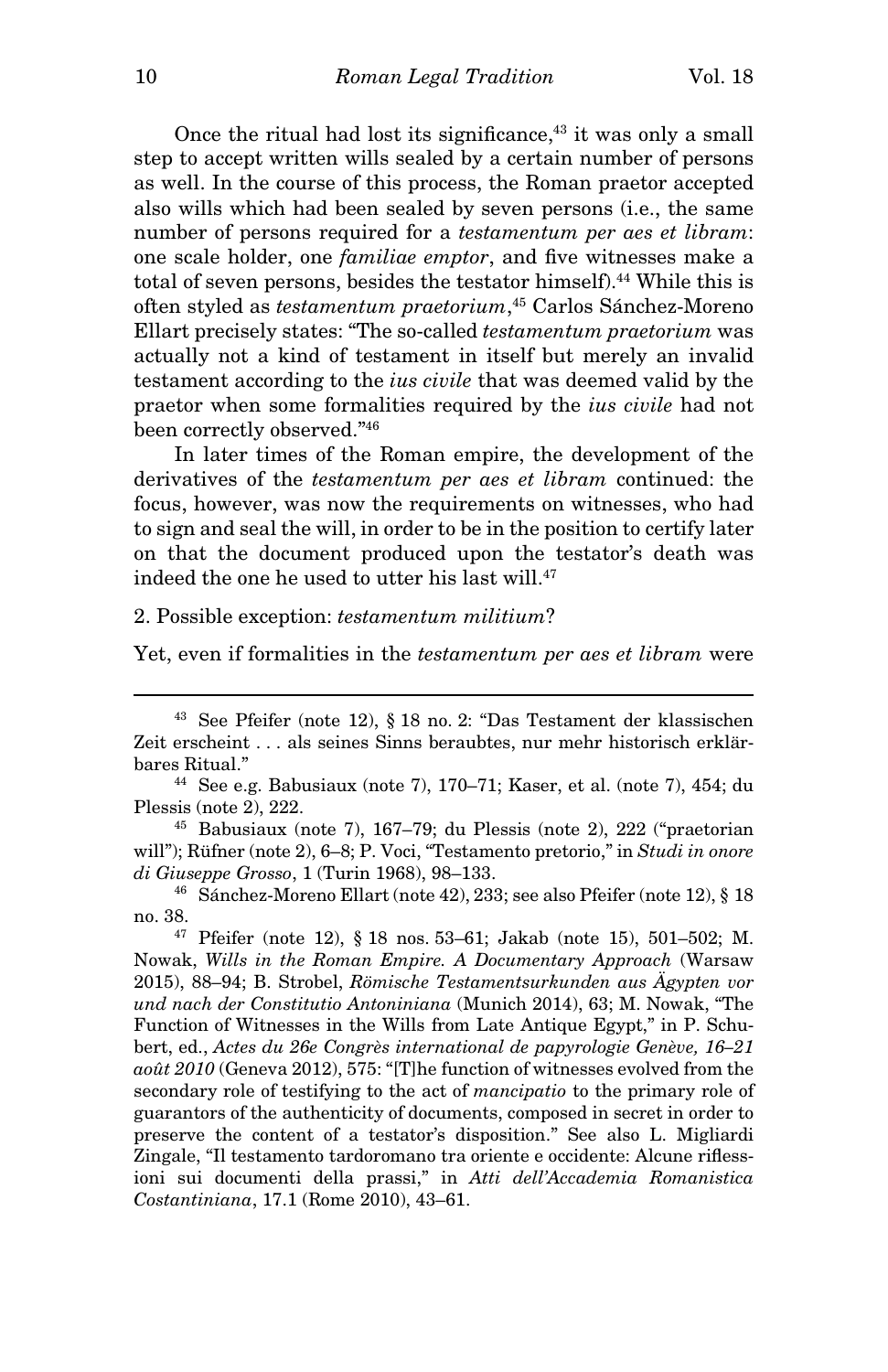much easier to comply with than those of the testamentum calatis comitiis, for soldiers in the Roman army it could be very difficult to assemble seven other Roman citizens while being out on a military campaign.<sup>48</sup> In Roman law, we find evidence that soldiers were exempted even from performing the ritual of the testamentum per aes et libram and from gathering witnesses. In the Digest, the jurist Ulpian informs us on measures taken by various Roman emperors from Julius Caesar to Trajan:<sup>49</sup>

Digest 29.1.1 pr. (Ulpian 45 *ad edictum*). Militibus liberam testamenti factionem primus quidem divus Iulius Caesar concessit: sed ea concessio temporalis erat. Postea vero primus divus Titus dedit: post hoc Domitianus: postea divus Nerva plenissimam indulgentiam in milites contulit: eamque Traianus secutus est et exinde mandatis inseri coepit caput tale. Caput ex mandatis: "cum in notitiam meam prolatum sit subinde testamenta a commilitonibus relicta proferri, quae possint in controversiam deduci, si ad diligentiam legum revocentur et observantiam: secutus animi mei integritudinem erga optimos fidelissimosque commilitones simplicitati eorum consulendum existimavi, ut quoquomodo testati fuissent, rata esset eorum voluntas. Faciant igitur testamenta quo modo volent, faciant quo modo poterint sufficiatque ad bonorum suorum divisionem faciendam nuda voluntas testatoris."

The deified Julius Caesar was the first to grant soldiers the ability to make a will *(testamenti factio)* free [from any formal-

<sup>48</sup> See du Plessis (note 2), 223.

<sup>49</sup> On this text, see also Pfeifer (note 12), § 18 no. 41; J. F. Stagl, "Das Soldatentestament unter den Soldatenkaisern," in U. Babusiaux and A. Kolb, eds., Das Recht der Soldatenkaiser. Rechtliche Stabilität in Zeiten politischen Umbruchs? (Berlin 2014), 110–11; I. de Falco, "I giuristi e il testamentum militis. L'orientamento di Iavolenus Priscus," SDHI, 80 (2014), 419–21; F. Scotti, Il testamento nel diritto romano. Studi esegetici (Rome 2012), 567–69; J. Meyer-Hermann, Testamentum militis – das römische Recht des Soldatentestaments. Entwicklung von den Anfängen bis zu Justinian (Aachen 2012), 7–8; Guarino (note 31), 349–52; V. Scarano Ussani, "Il testamentum militis nell'età di Nerva a Traiano," in V. Giuffrè, ed., Sodalitas. Scritti in onore di Antonio Guarino, 3 (Naples 1984), 1383– 86; S. von Bolla, "Zum römischen Soldatentestament," in M. Lauria, ed., Studi in onore di Vincenzo Arangio-Ruiz, 1 (Naples 1953), 273; V. Arangio-Ruiz, "L'origine del testamentum militis e la sua posizione nel diritto romano classico," BIDR, 18 (1906), 164–67.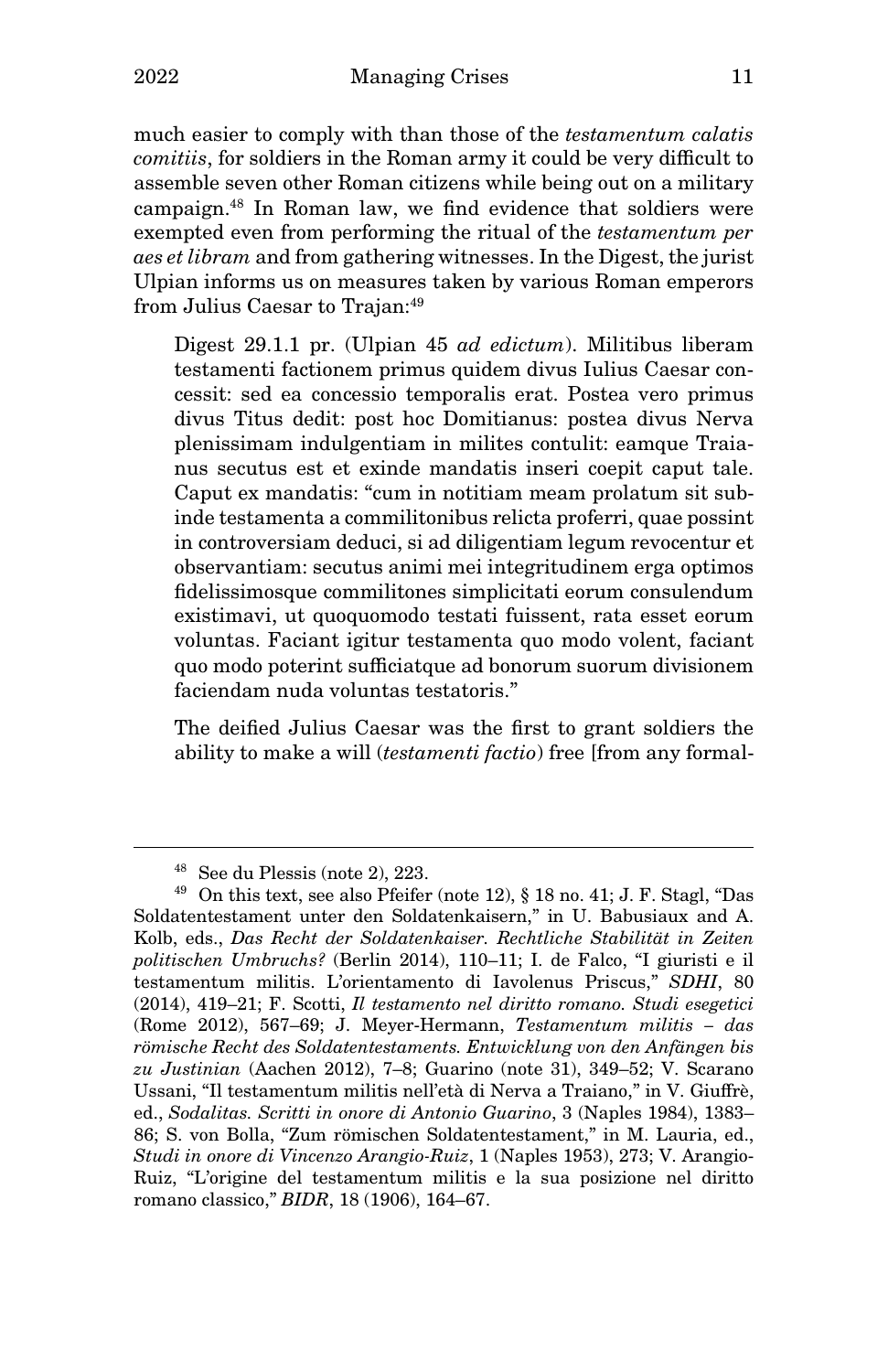ities<sup>50</sup>], but this concession was of a temporary nature. Later, however, it was granted again, first by the deified Titus, then by Domitian. Even later, the deified Nerva conferred the fullest grace onto the soldiers. Trajan followed this and since then, this kind of chapter was inserted in the mandates [to his magistrates<sup>51</sup>. Chapter from the mandates: "As it has been brought to My notice that, repeatedly, wills left by Our fellow soldiers were produced which could lead to dispute if one insisted on the diligence and observance of the laws, following the integrity of My heart towards Our excellent and most faithful fellow soldiers, I thought I should acknowledge their simplicity, so that regardless of the way in which they made their will, their intention should be confirmed. They shall therefore make their wills the way they wish, they shall make them the way they can, and it shall suffice the testator's bare intention (nuda voluntas testatoris) for the division of their property."<sup>52</sup>

At the end of this development,<sup>53</sup> soldiers were allowed to make a will in whatever way they wanted (quo modo volent); any proof of the testator's last will, the nuda voluntas testatoris, was deemed sufficient.<sup>54</sup> Thereby, soldiers were exempted from the ritualized testamentary formalities. One might be tempted to explain this privilege as taking into account the special situation of soldiers, being far from home and exposed to increased threats to their lives. However, the fact that soldiers were authorized to resort to these alleviations at any time during their service, even in times of peace, shows that these provisions "were not only intended for situations

<sup>50</sup> See in this regard the German translation by M. J. Schermaier in R. Knütel, B. Kupisch, T. Rüfner, and H. H. Seiler, eds., Corpus Iuris Civilis. Text und Übersetzung, 3 (Heidelberg 2012), 141 ("die Fähigkeit, formfrei zu testieren").

<sup>51</sup> See du Plessis (note 2), 41–42; D. Ibbetson, "Sources of Law from the Republic to the Dominate," in D. Johnston, ed., The Cambridge Companion to Roman Law (Cambridge 2015), 32. On the written record of this very chapter of Trajan's mandata in P. Fayum 10, see Scarano Ussani (note 49), 1390 n.23.

<sup>52</sup> Author's translation. See also the English translation by W. M. Gordon in A. Watson, ed., The Digest of Justinian, 2 (Philadelphia, PA 1985), 433.

<sup>53</sup> See Babusiaux (note 7), 186–94; Rüfner (note 2), 14–15; Scarano Ussani (note 49), 1383–96; Watson (note 11), 10–11.

<sup>54</sup> See Pfeifer (note 12), § 18 no. 42; Stagl (note 49), 111; Scarano Ussani (note 49), 1390.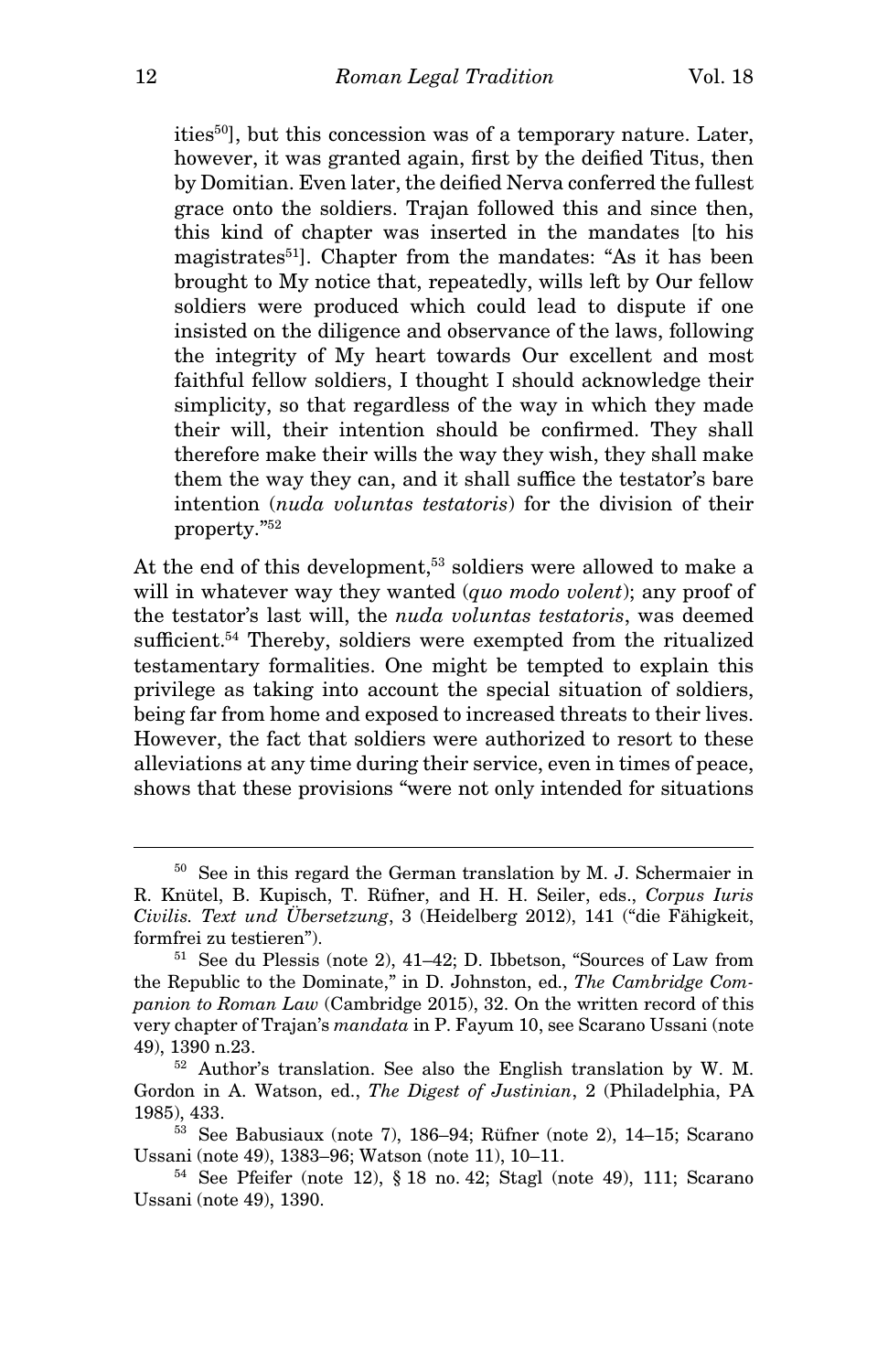of immediate danger."55 Thus, it would be over-simplifying to interpret the rules on *testamentum militis* only as another example of managing crises by way of ritualization and exception in Roman testamentary succession law. Rather, the rules were also intended to give soldiers of non-Roman origin, stemming from the provinces, the possibility of stipulating their last will in a valid way.<sup>56</sup> This measure therefore can be regarded as an attempt to make military service more attractive. The same is true for another imperial measure concerning soldiers and their capacity to make a will:<sup>57</sup> soldiers who were still subject to the power of a pater familias were exceptionally granted the right to bequeath what constituted their peculium castrense, the special fund containing their military income, "unconstrained by the usual rules of testamentary form."<sup>58</sup> This exception was originally granted to soldiers in active service only, and only later, from the times of Hadrian, extended to veterans.<sup>59</sup>

As to the *testamentum militis*, it was the other way around. It was only Justinian in the sixth century CE who limited this privilege to be exempted from the ritualized testamentary formalities to soldiers in expeditione only. $60$  A constitution passed down to us in Justinian's Code states:

Justinian, Code 6.21.17 (529). Imperator Justinianus A. Menae pp. Ne quidam putarent in omni tempore licere militibus testamenta quomodo voluerint componere, sancimus his solis, qui in expeditionibus occupati sunt, memoratum indulgeri circa ultimas voluntates conficiendas beneficium. d. IIII id. April. Constantinopoli Decio vc. cons.

 $55$  Rüfner (note 2), 14; see also Pfeifer (note 12),  $\S$  18 no. 41.

<sup>56</sup> Pfeifer (note 12), § 18 no. 41; Kaser, et al. (note 7), 453; Rüfner (note 2), 14; Guarino (note 31), 354; Scarano Ussani (note 49), 1384–85. On the integration of soldiers who were not Roman citizens into the Roman army from republican times onwards, see von Bolla (note 49), 274–75.

 $57$  du Plessis (note 2), 117.

<sup>58</sup> Saller (note 9), 119; see also du Plessis (note 2), 218, Jakab (note 15), 502, and Meyer-Hermann (note 49), 67–68.

<sup>59</sup> See J.2.12 pr.; C.I. 12.36.4 (Gordian 238–241); du Plessis (note 2), 117; D. Rodak, Entwicklungslinien des militärischen Sonderguts (peculium castrense) von Augustus bis Hadrian (Vienna 2022), 46–47.

 $60$  Pfeifer (note 12), § 18 no. 62; R. Zimmermann, "Testamentsformen: Willkür oder Ausdruck einer Rechtskultur?," Rabels Zeitschrift für ausländisches und internationales Privatrecht, 76 (2012), 490; Rüfner (note 2), 21; Meyer-Hermann (note 49), 173–75; Arangio-Ruiz (note 49), 160.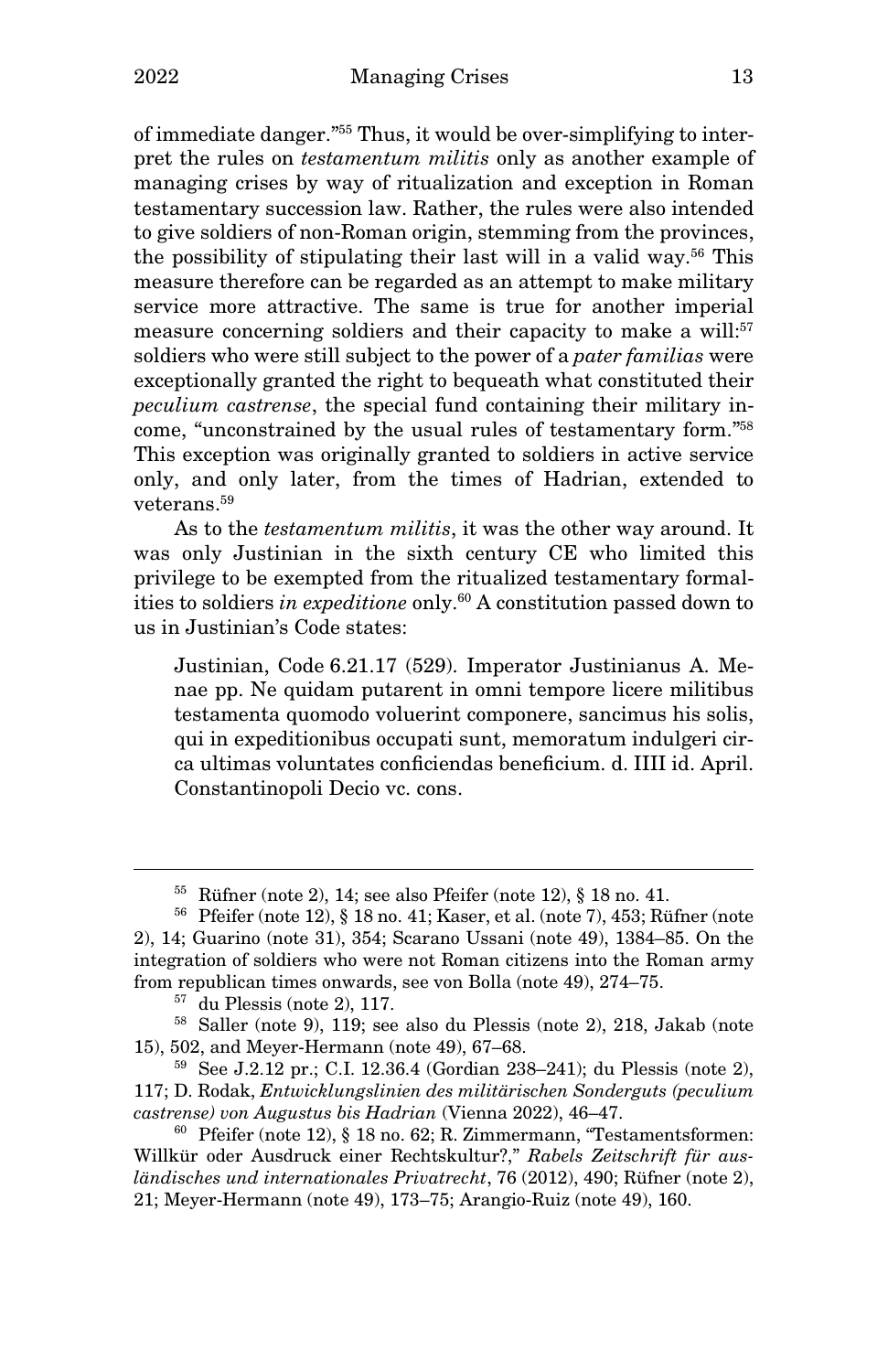Emperor Justinian to Mena, praetorian prefect. In order that nobody should think that soldiers may compose their wills at any time the way they want, We ordain that only those who are occupied in campaigns shall indulge the remembered grace concerning the confection of their last wills. Given on the third day before the ides of April in Constantinople in the consulate of the most honourable Decius.<sup>61</sup>

Thereby, only at its final stage, the *testamentum militis* became a way of quickly making one's will granted to soldiers out on a military campaign, or even on the eve of battle.<sup>62</sup> This, like the testamentum in procinctu, can be seen as a way of managing an imminent crisis by means of granting exceptions from the ritualized formalities of Roman succession law. Thus, the classification of the testamentum militis in the categories of ritualization and exception depends strongly on the particular stage in the historical development.

# 3. Exceptions: testamentum tempore pestis conditum and holograph testaments

However, in times of other crises, it could prove from hard to impossible even for non-soldiers to produce the required number of witnesses.

## a) testamentum tempore pestis conditum

This is especially the case in times of epidemics. That Roman law took care of this special situation can be seen in an imperial enactment on the so-called *testamentum tempore pestis conditum*,<sup>63</sup>

<sup>61</sup> Author's translation. See also the translation in B. W. Frier, D. P. Kehoe, and T. A. J. McGinn, eds., The Codex of Justinian. A New Annotated Translation with Parallel Latin and Greek Text Based on a Translation by Justice Fred H. Blume, 2 (Cambridge 2016), 1493.

 $62$  Rüfner (note 2), 22. See also Pfeifer (note 12), § 18 no. 62, who stresses that thereby the military testament developed from a soldiers' privilege to a testament for times of life peril, like the archaic testamentum in procinctu ("Damit war das formlose testamentum militis von einem Vorrecht des Soldatenzustandes wieder zu einem Nottestament in Todesgefahr geworden, wie es das archaische testamentum in procinctu gewesen war.").

<sup>63</sup> On this, see Pfeifer (note 12), § 18 no. 76; C. Willems, "Zwischen Infektionsschutz und Schutz des Erblasserwillens: Das sogenannte testamentum tempore pestis conditum in C. 6,23,8 (290)," ZSS (RA), 138 (2021), 616–34; Kaser, et al. (note 7), 455; A. Cherchi, "L'indulgenza nell'em-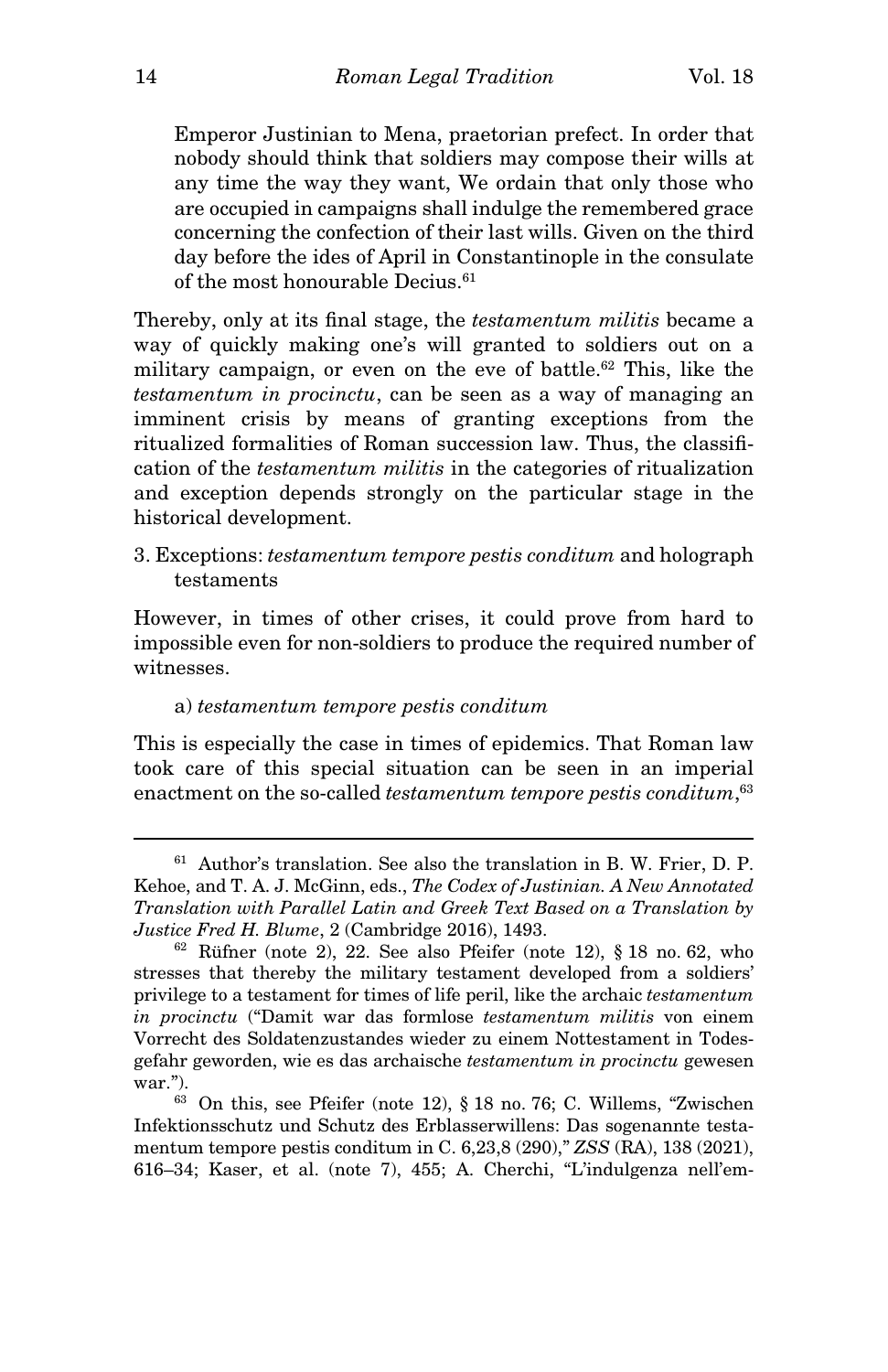mentioned in a rescript of emperor Diocletian from 290 CE, also passed down to us in Justinian's Code:

Justinian, Code 6.23.8 (Diocl./Maxim. 290). Impp. Diocl. et Maxim. AA. Marcellino. Casus maioris ac novi contingentis ratione adversus timorem contagionis, quae testes deterret, aliquid de iure laxatum est: non tamen prorsus reliqua etiam testamentorum sollemnitas perempta est. 1. Testes enim huiusmodi morbo oppresso eo tempore iungi atque sociari remissum est, non etiam conveniendi numeri eorum observatio sublata. s. k. Iul. ipsis IIII et III AA. conss.

Emperors Diocletian and Maximian to Marcellinus. Because of a major new event, something in the law has been relaxed, directed against the fear of contagion, which frightens witnesses; however, not each and every solemnity of the wills has been exempted from. 1. To wit, the witnesses have been exempted from joining and meeting with someone who is struck by the disease at such a time, with no corresponding relaxation in the number who come together. Written on the kalends of July in the fourth respectively third consulate of the emperors themselves.<sup>64</sup>

In view of the COVID-19 pandemic,<sup>65</sup> this constitution on the subject of alleviated testamentary formalities in times of a contagious disease is of special interest. In another paper,  $66$  I have

- <sup>65</sup> See also Cherchi (note 63), 143; Vinci (note 63), 283.
- 66 Willems (note 63), 618–27.

ergenza. Brevi note sul c.d. testamentum tempore pestis nel diritto romano," in V. Corona and M. F. Cortesi, eds., Emergenza e diritti tra presente e futuro (Naples 2020), 143–61; M. Vinci, "Il testamento redatto in tempo di malattia contagiosa: radici romanistiche e letture attualizzanti," BIDR, 114 (2020), 283–313; L. Desanti, "Dominare la prassi. I rescritti diocleziani in materia di successioni," in W. Eck, S. Puliatti, eds., Diocleziano: la frontiera giuridica dell'impero (Pavia 2018), 538–43; Zimmermann (note 60), 489; Rüfner (note 2), 23; V. Kappeßer, Die Nottestamente des BGB. Eine Untersuchung zur Entwicklungsgeschichte, zur Dogmatik und zur praktischen Bedeutung des Bürgermeistertestaments und des Dreizeugentestaments de lege lata und de lege ferenda (Berlin 1995), 38; H. von der Beck, Norminhalt und Formenstrenge im Recht der Nottestamente (Berlin 1995), 28; O. E. Tellegen-Couperus, Testamentary Succession in the Constitutions of Diocletian (Zutphen 1982), 27–30; P. Voci, Diritto ereditario romano [II. Parte speciale. Successione ab intestato, Successione testamentaria] (Milan 1963), 62.

<sup>64</sup> Author's translation. See also the translations by Tellegen-Couperus (note 63), 27 and in Frier, et al. (note 61), 1505.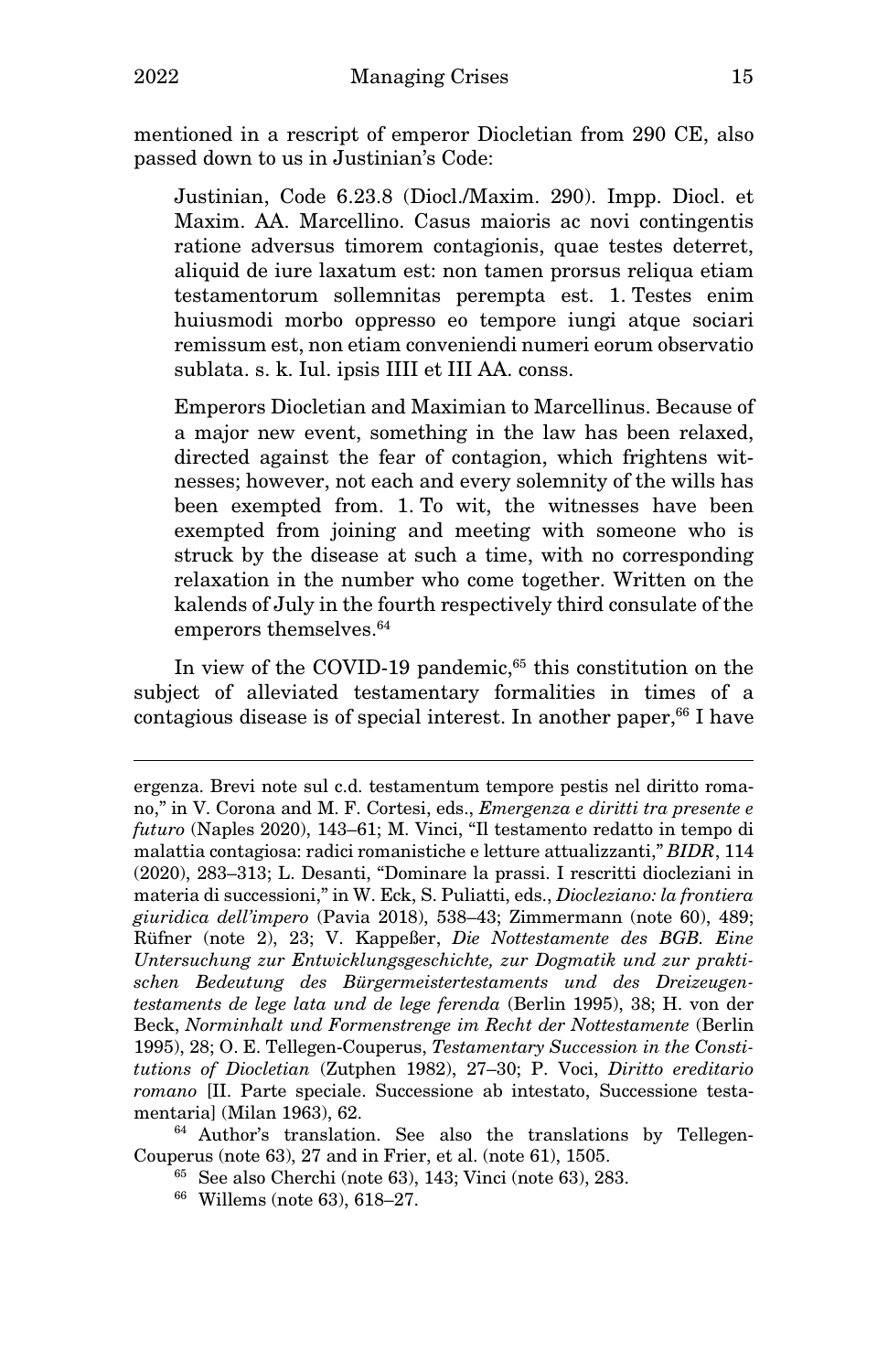argued that the imperial rescript, issued casus maioris ac novi contingentis ratione, is to be understood against the background of an epidemic raging at that time, maybe to be identified as the smallpox. In the third century CE, the Roman empire was first struck by the so-called Cyprianic plague (249 – 262 CE), "a transcontinental disease event of rare magnitude"<sup>67</sup> which Kyle Harper identifies as influenza or a viral hemorrhagic fever, caused by a filovirus, comparable to today's Ebola.<sup>68</sup> In Diocletian's times, again, several waves of the smallpox hit the Roman Empire.<sup>69</sup> With C.I. 6.23.8, the emperor clarifies that a former piece of legislation, not passed down to us, exempted the testamentary witnesses in such times (eo tempore) from some, but not all testamentary formalities (aliquid de iure laxatum est: non tamen prorsus reliqua etiam testamentorum sollemnitas perempta est). It is argued in the paper mentioned that huiusmodi morbo oppresso eo tempore iungi atque sociari should be interpreted as exempting the witnesses from assembling as a group with the person of the testator. This double sense is – according to our reading of the constitution – expressed by the double infinitives iungi atque sociari, which are no hendiadys,<sup>70</sup> but mean joining the testator  $(iungi)$  and assembling as a group  $(sociari).$ <sup>71</sup> The person who is *huiusmodi morbo oppres*sus consequently can either be the testator, but also one of the witnesses.<sup>72</sup> However, there is no exemption from the general requirement of calling in the accustomed number of witnesses (non etiam conveniendi numeri eorum observatio sublata).<sup>73</sup> Thus, the imperial legislation takes account of the testator's need to stipulate his last will in times of crisis, while at the same time having an eye to the witnesses' fear of contagion (timor contagionis, quae testes deterret). This balancing approach between creating an exceptional rule for the exceptional situation of a pandemic and maintaining as much of the usual, ritualized formalities as possible<sup> $74$ </sup> is another

 $67\,$  K. Harper, The Fate of Rome: Climate, Disease, and the End of an Empire (Princeton, NJ 2017), 137.

<sup>68</sup> Id., 136–45.

 $69$  S. Winkle, Geißeln der Menschheit: Kulturgeschichte der Seuchen, 3rd ed. (Berlin 2014), 840.

<sup>70</sup> See however Cherchi (note 63), 148 ("utilizzo sostanzialmente pleonastico").

<sup>71</sup> Willems (note 63), 630–33.

<sup>72</sup> Id., 632–33.

<sup>73</sup> Id., 634.

<sup>74</sup> Vinci (note 63), 283, calls this in his (English) abstract "the balance between need for formal simplification and maintenance of certain essential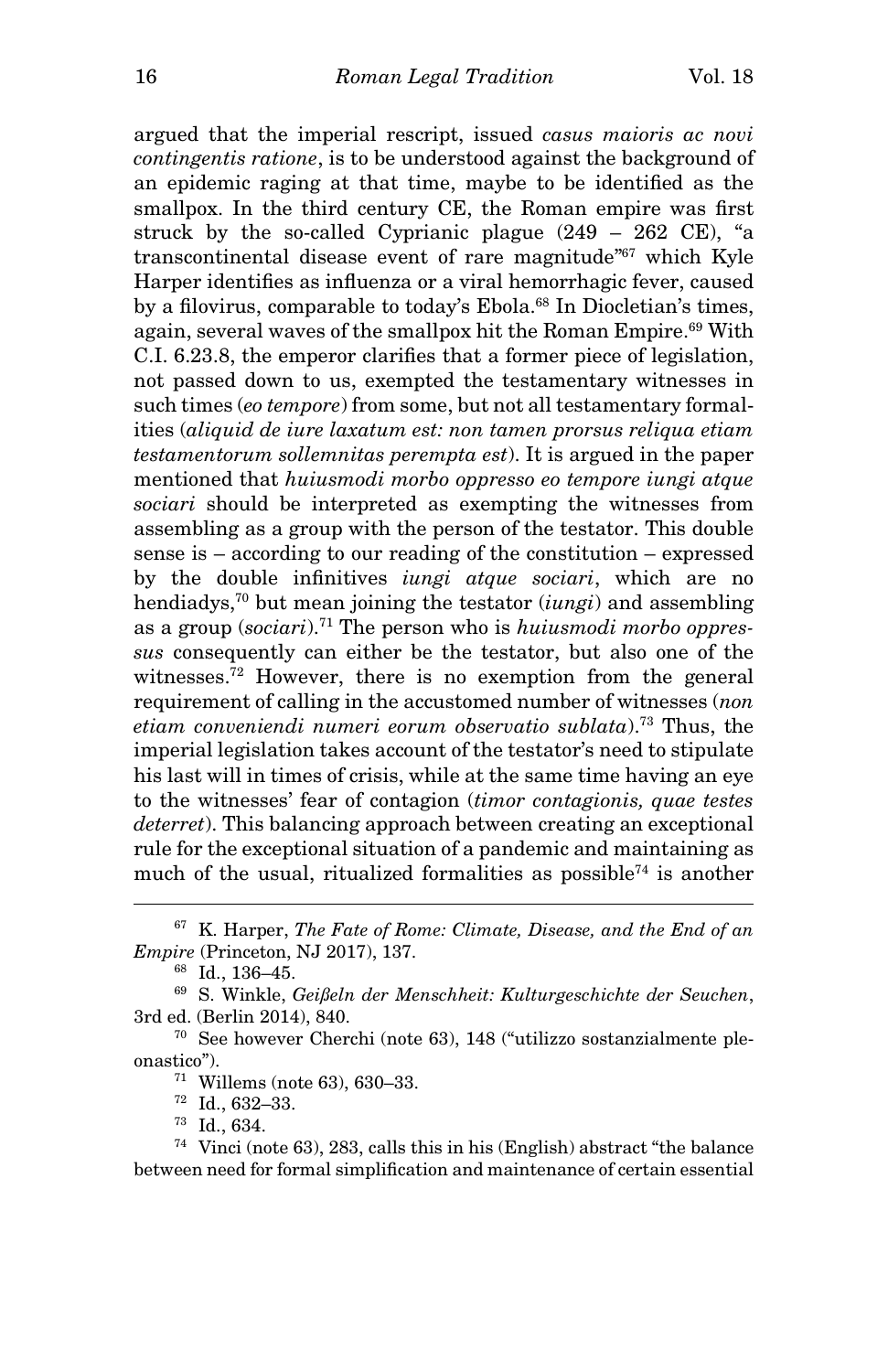example of managing crises by way of ritualization and exception in Roman succession law.

b) Holograph testaments

Later, in 446 CE, emperor Valentinian III75 even allowed a holograph will. However, unlike Diocletian's law, this imperial novel was not incorporated into Justinian's Code.<sup>76</sup> In the case at hand, as laid down in Nov. Val. 21.2 pr.,<sup>77</sup> a woman called Misce wanted to institute another woman called Pelagia as her heiress. Not being able to gather the required number of witnesses, she wrote down her will by hand and passed the will on to her nephew, Caesarius, who made its contents known after Misce's death. Pelagia, in turn, did not dare to accept her position as heiress without imperial consent and submitted her case to the emperor. Valentinian, however, did not constrain himself to judge the case at hand, but used the opportunity to issue a general statement to guide similar cases:

Novellae Valentiniani 21.2.1 (446). Ne tamen huius statuti salubritatem generi negemus humano, mansura iugiter lege decernimus, ut quisquis per holografam scripturam supremum maluerit ordinare iudicium habeat liberam facultatem. Multis enim casibus saepe contingit, ut morientibus testium numerus et copia denegetur. Quibus erit de legibus nostris inter ipsa vitae deficientis pericula causatio, si propriae manus litteris

guarantees for the testator," while he uses the fitting topos of the two-lane nature of the measure in the Italian (id., 285): "modello del doppio binario: semplificazione della disciplina ordinaria e mantenimento delle garanzie essenziali per il testatore."

<sup>75</sup> On Valentinian III, see J. D. Harries, "Valentinian III," in S. Hornblower, A. Spawforth, and E. Eidinow, eds., The Oxford Classical Dictionary, 4th ed. (Oxford 2012).

<sup>76</sup> See Pfeifer (note 12), § 18 no. 68; Zimmermann (note 60), 478; Rüfner (note 2), 19.

<sup>77</sup> On this, see G. Wesener, "Ephemere Besonderheiten des spätrömischen Erbrechts. Zur Frage des Fortlebens rechtlicher Institute," in H. Altmeppen, et al., eds., Festschrift für Rolf Knütel zum 70. Geburtstag (Heidelberg 2009), 1415; A. J. B. Sirks, "Making a Request to the Emperor: Rescripts in the Roman Empire," in L. de Blois, ed., Administration, Prosopography and Appointment Policies in the Roman Empire: Proceedings of the First Workshop of the International Network Impact of Empire (Roman Empire, 27 B.C - A.D. 406), Leiden, June 28 – July 1, 2000 (Amsterdam 2001), 132–33; M. Beutgen, Die Geschichte der Form des eigenhändigen Testaments (Berlin 1992), 14–15; P. Voci, "Il diritto ereditario romano nell'età del tardo impero. II. Le costituzioni," SDHI, 48 (1982), 19 = P. Voci, Studi di diritto romano, 2 (Padua 1985), 199.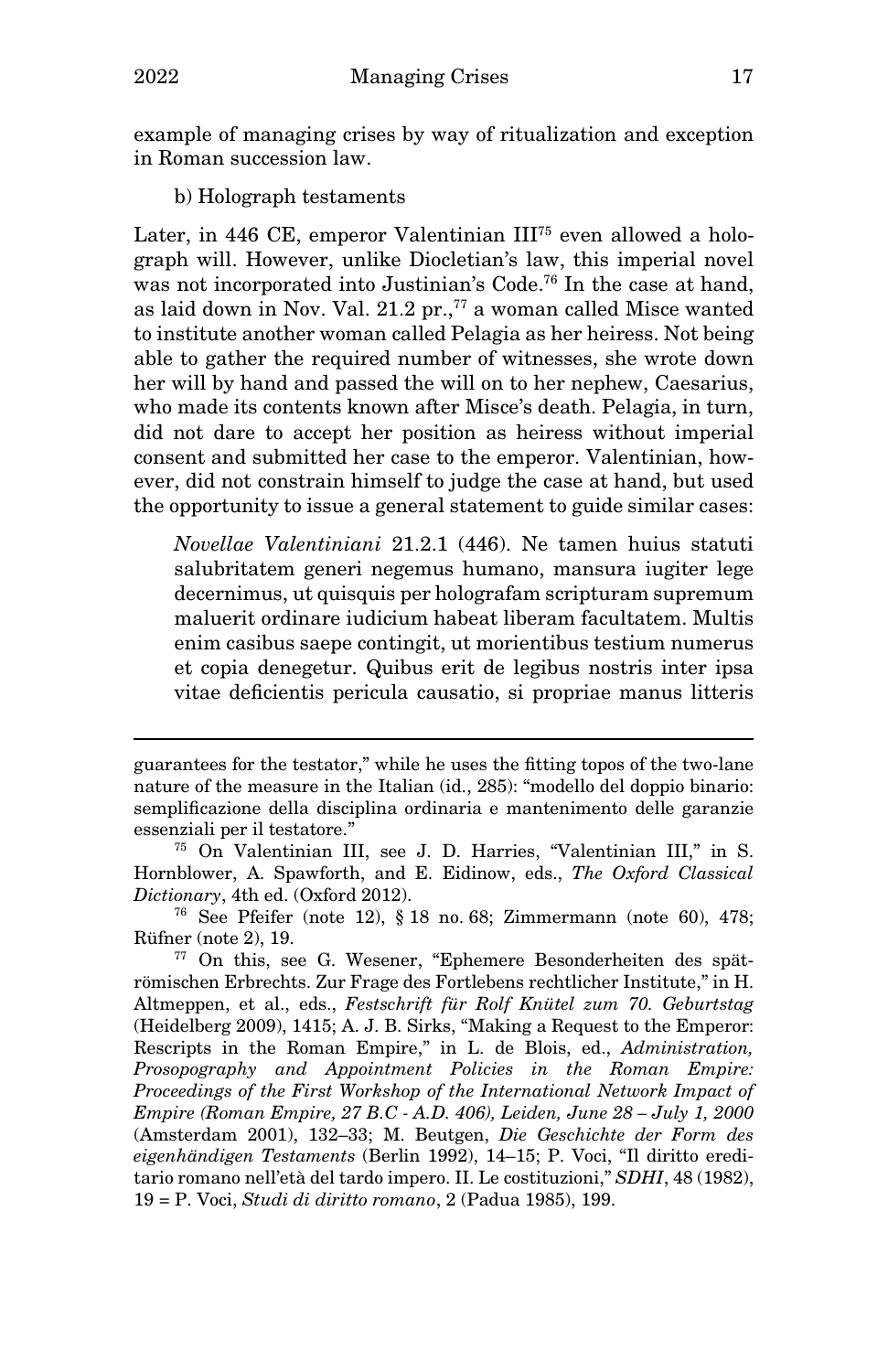scribere quos voluerint non sinantur heredes. Aliis testes itinerum necessitas, aliis solitudo villarum, aliis navigatio servis tantum comitibus expedita subducit. Aliorum testatas esse prohuibent voluntates hi, qui velut obsessos conclavibus suis solent custodire languentes. Nostrae posthac beneficio sanctionis intestatus nemo morietur, cui fuerit sollicitudo testandi. Late viam supremis aperimus arbitriis: Si holographa manu testamenta condantur, testes necessarios non putamus. scripto enim taliter sufficiet heredi adserere etiam sine testibus fidem rerum, dummodo reliqua congruere demonstret, quae in testamentis debere servari tam veterum principum quam nostrae praecipiunt sanctiones, ut in hereditariorum corporum possessionem probata scripturae veritate mittatur.

In order that we shall not deny the human race the helpful assistance of this statute, by a law which shall remain continuously in force We decree that whosoever preferred to order his last will by his own hand shall have the free opportunity [to do so]. In many cases, to wit, it often happens that the dying are denied the number and quantity of witnesses. There would be, by Our laws, a case of grief for the dying at the very danger to their lives if they are not permitted to write the heirs they wanted in letters by their own hand. Some are deprived of witnesses by the necessity of voyage, some by the solitude of their houses, some by a sea passage undertaken only in the company of slaves; for others, those who used to keep the languished as prisoners under lock in custody prohibit their wills to be witnessed. By the benefit of Our order, nobody shall die intestate henceforth who took care for establishing a will. We open a broad way for last wills: if holograph wills were made, We do not deem witnesses necessary. Concerning something written this way, it is sufficient for the heir to assert the integrity of the affair, also without witnesses, as long as he shows that the other things which are ordered to be observed concerning wills are in conformity, according to the orders of the old emperors and Our own, so that, once the authenticity of the script is proved, he shall be admitted to the possession of the inheritance.

With this rescript,<sup>78</sup> Valentinian completely waived the requirement of witnesses (testes necessarios non putamus) in cases of dire

<sup>78</sup> On this, see Zimmermann (note 60), 478; Rüfner (note 2), 19; Wesener (note 77), 1414–15; Sirks (note 77), 133; Beutgen (note 77), 11–16; Voci (note 77), 199.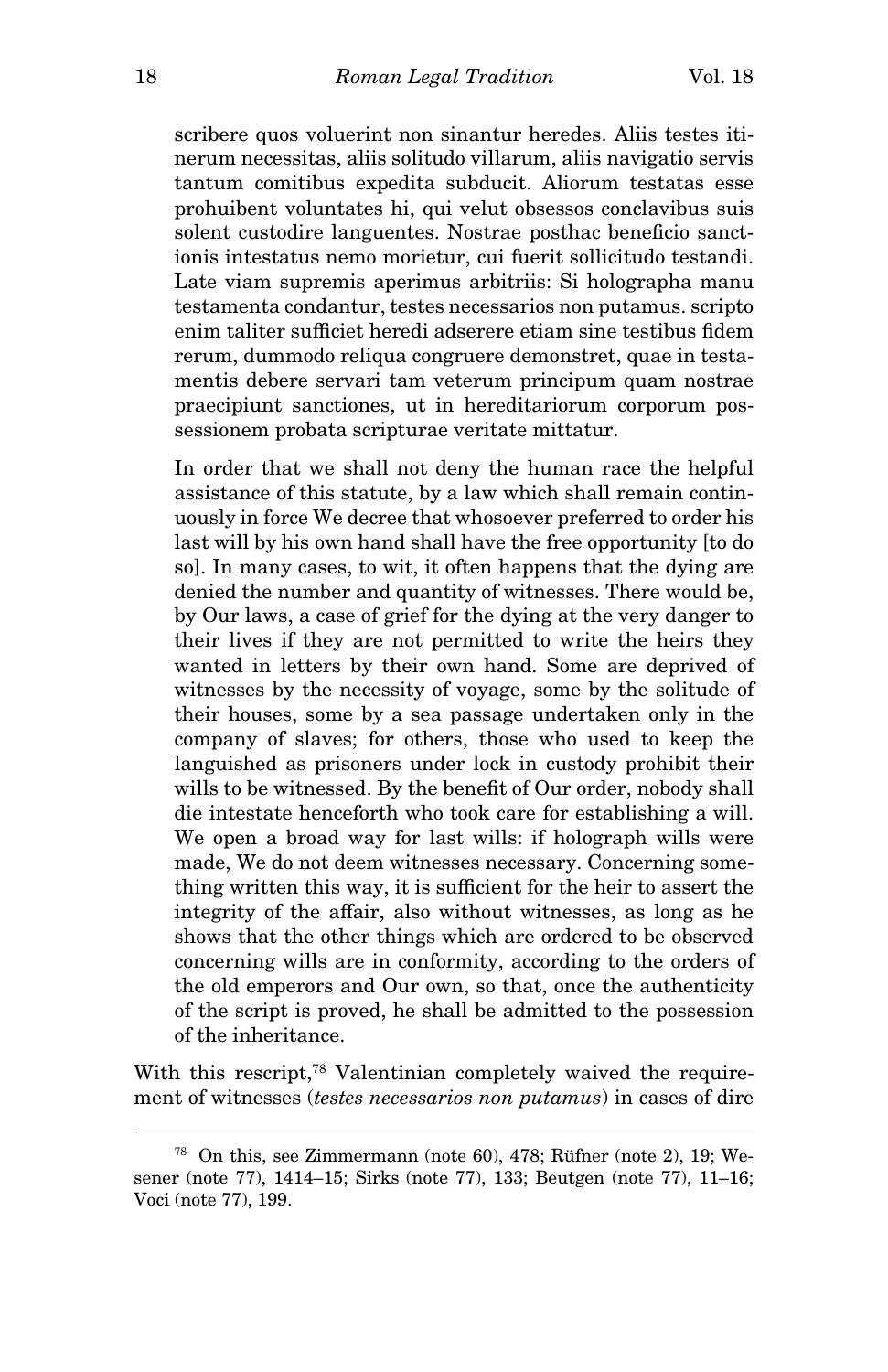circumstances which made it impossible to gather the required number of witnesses or even any witnesses at all. Such exceptional cases in which the testator is isolated comprise situations in which there is a distance to be covered between testator and witnesses  $(i*tinerum* necessitas)$ , whether he is alone in his villa *(aliis solitudo*) villarum) or on a sea voyage, accompanied only by his slaves (navigatio servis tantum comitibus expedita). Besides, there are cases in which ill persons are held under lock and key by those who should take care of them, thereby hindering them from gathering witnesses and stipulating their last will (aliorum testatas esse prohuibent voluntates hi, qui velut obsessos conclavibus suis solent custodire languentes). In such cases which made the presence of witnesses and thus the realization of the required ritual impossible, according to Valentinian's law, a will was deemed valid if entirely written by the testator in his own hand (holographa manu). However, all other testamentary formalities had to be observed (dummodo reliqua congruere demonstret, quae in testamentis debere servari tam veterum principum quam nostrae praecipiunt sanctiones). Thus, again, the imperial legislation takes account of the testator's need to stipulate his last will in times of crisis. In this case, however, we are not confronted with a general, public crisis as in the instances discussed above (imminent war, pandemic), but with an individual, private crisis of the testator, who is in a difficult situation. Again, the law aims at a balancing approach between creating an exceptional rule for this exceptional individual situation, while at the same time maintaining as much of the usual, ritualized formalities as possible. Nov. Val. 21.2 can therefore be seen as another example of managing crises by way of ritualization and exception in Roman testamentary succession law.

## IV. Excursus: gifts mortis causa

This paper focusses on testamentary formalities when discussing crisis management by way of ritualization and exception in the Roman law of succession. There were, however, also other aspects related to dispositions mortis causa made in times of crises, one of them being donationes mortis causa. Such gifts in anticipation and contemplation of death<sup>79</sup> have been acknowledged in Roman law

<sup>79</sup> On these, see only, with further references, D. Rüger, "Schenkung von Todes wegen (donatio mortis causa)," in U. Babusiaux, C. Baldus, W. Ernst, F. S. Meissel, J. Platschek, and T. Rüfner, eds., Handbuch des römischen Privatrechts (Tübingen 2022) (in press), § 99 nos. 1–20; Kaser, et al. (note 7), 494–95; du Plessis (note 2), 206–207.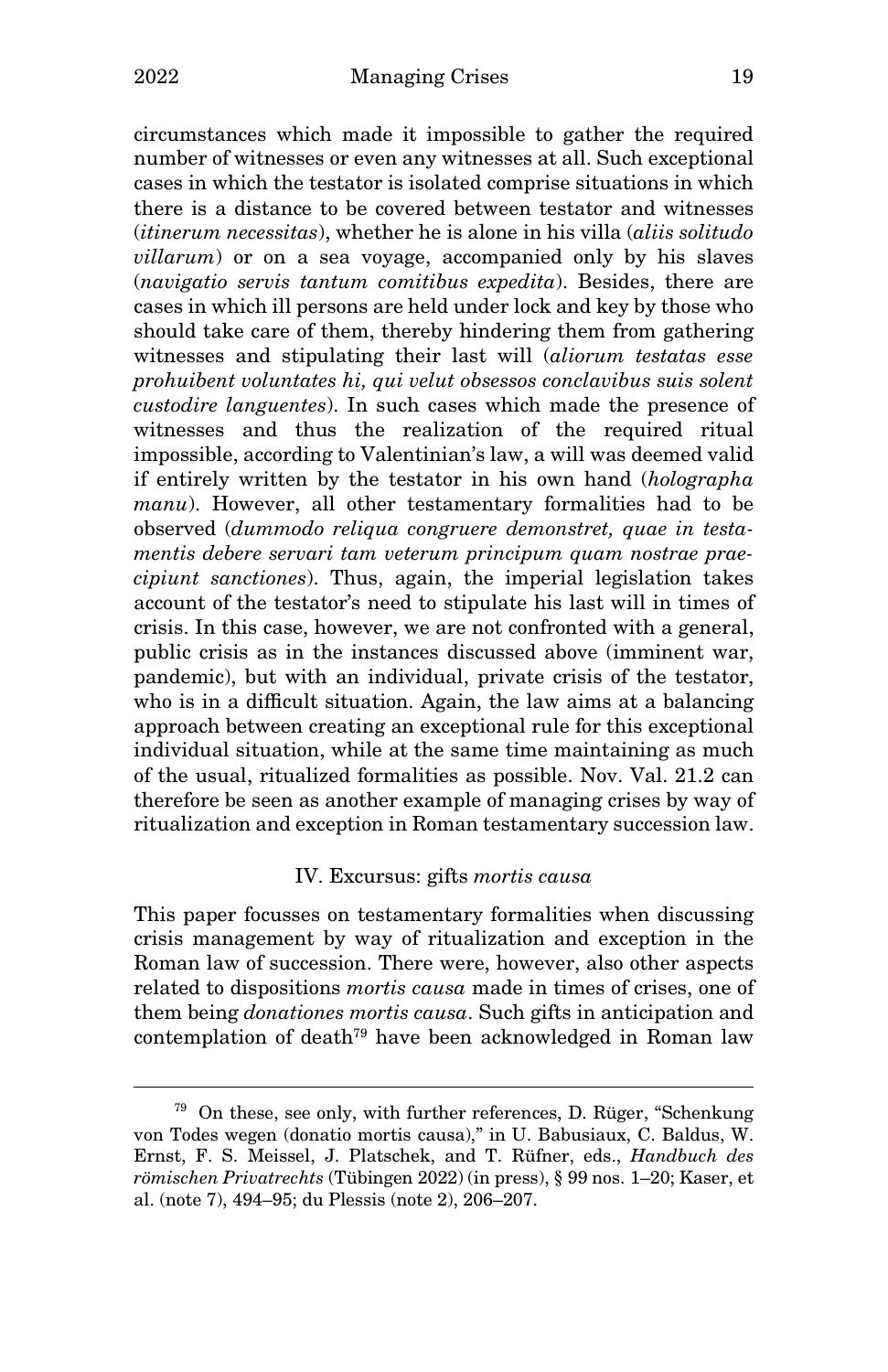since the first century BCE.<sup>80</sup> The oldest instances presumably go back to cases in which the donor was imminente periculo commotus, i.e. moved by an imminent event of danger to his life (ex metu mortis aut ex praesenti periculo), which could for instance be a serious disease, a dangerous sea voyage, or military service.<sup>81</sup> At least in the later Roman law, the jurists accepted the possibility of revoking such donations in cases in which the donor survived the event of imminent death which had motivated his donation in the first place, i.e. once he had recovered from his disease or returned safely from his dangerous voyage.<sup>82</sup>

Justinian implies that the old jurists, the prudentes, discussed whether such special donations, upon condition precedent or subsequent of the donor's passing away, $83$  should be ruled by the law of donations inter vivos or rather be classified as a special case of a legacy  $(legatum).<sup>84</sup>$  The emperor ordained in C.I. 8.56.4 (530) that such donatio mortis causa should be made in the presence of five witnesses (quinque testibus praesentibus), whether in writing or in any other form (vel in scriptis vel sine litteratum suppositione), without any need for the transaction to be registered, and that the gift should have the same effects as a bequest. The similarity between a legacy and a *donatio mortis* causa<sup>85</sup> thereby was extended to the formalities:<sup>86</sup> witnesses were needed, as in a testament. However, while Justinian returned to the requirement of seven witnesses for a testament,  $s<sup>7</sup>$  he let suffice five witnesses in the case of a donatio mortis causa. Consequently, it was not the same ritualized form that was used for testaments, but another,

 $80$  Rüger (note 79), § 99 no. 1; D. Rüger, *Die donatio mortis causa im* klassischen römischen Recht (Berlin 2011), 23.

<sup>81</sup> See e.g. D.39.6.2 (Ulp. 32 Sab.) and D.39.6.35.4 (Paul 6 *l. Iul. Pap.*) with Rüger (note 79), § 99 no. 2; du Plessis (note 2), 207; and Rüger (note 80), 26–27.

<sup>82</sup> See for instance Paul. Sent. 3.7.1; Rüger (note 79), § 99 no. 13; du Plessis (note 2), 207; for more details, see Rüger (note 80), 221–42.

<sup>83</sup> See e.g. J.2.7.1; Rüger (note 79), § 99 no. 4; du Plessis (note 2), 207; Rüger (note 80), 30–32.

<sup>84</sup> C.I. 8.56.4 (530); J.2.7.1; Nov. 87 (539). See Rüger (note 79), § 99 no. 5; Rüger (note 80), 32–34; K. H. Schinder, Justinians Haltung zur Klassik: Versuch einer Darstellung an Hand seiner streitentscheidenden Konstitutionen (Cologne 1966), 13–19; M. Amelotti, La donatio mortis causa in diritto romano (Milan 1953), 6 and 203–206.

 $85$  See also D.39.6.37 pr. (Ulp. 15 *l. Iul. Pap)* (donationes mortis causa factas legatis comparatas).

 $86$  In this sense, see Rüger (note 80), 228.

<sup>87</sup> C.I. 6.23.26 pr. (528), 6.23.28.6 (530), 6.23.30 (531); J.2.10.3. See Rüfner (note 2), 20 and 23.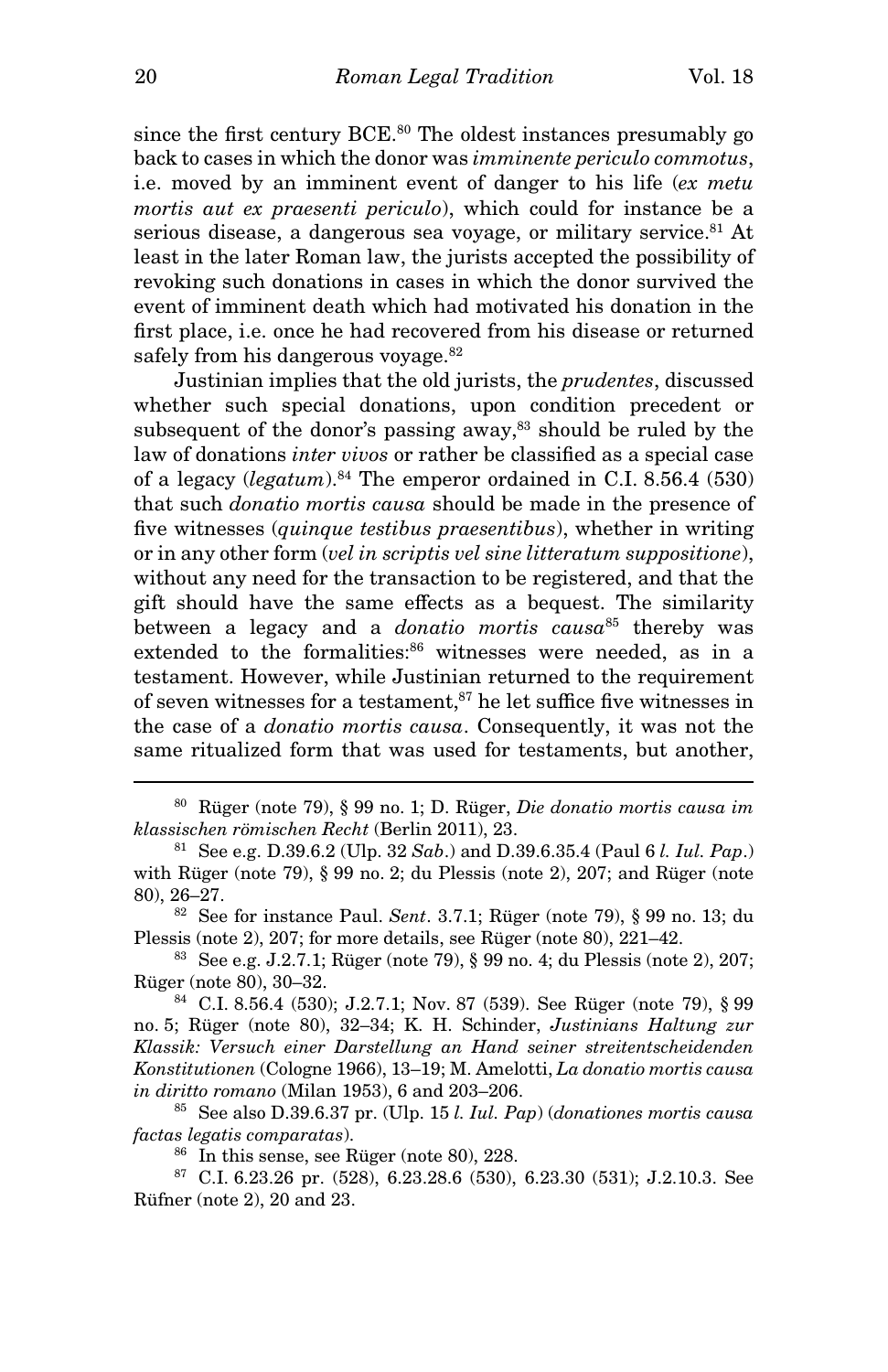albeit a similar one<sup>88</sup> – the form which was to be used, according to C.I. 6.36.8.3 (Theodos. 424), in omni . . . ultima voluntate excepto testamento, namely for codicils, i.e. dispositions mortis causa which did not include the appointment of an heir.<sup>89</sup>

This short excursus has shed some light on the fact that also apart from the law of testamentary formalities strictu sensu, there are examples in the Roman law of succession in which Roman law responded to social necessities, reacted to private or public crises, and exceptionally granted a deviation from the strict formalities set to stipulate one's last will. The reforms discussed in this paper therefore do not stand isolated, but are to be seen against the background of a broader development in Roman succession law.

## V. Conclusion

In times of crises, be they public or private, it was often hard for the Romans to maintain the necessary testamentary formalities and to perform the required rituals, while at the same time, obviously, in such times, the question of what happens after a person's death was of particular relevance. Therefore, Roman law responded to social necessities and developed, time and again, new exceptions that sought to keep the balance between maintaining traditional rituals as a stabilizing factor on the one scale and the need for manageable, effective legal acts in times of crises and disruptive events on the other scale. Thomas Rüfner fittingly styles this an "idiosyncratic mix of stable and dynamic features."<sup>90</sup>

Already in early Roman succession law, soldiers were exceptionally exempted from the ritualized formalities of the testamentum calatis comitiis on the eve of battle by the introduction of the testamentum in procinctu: the testator was exempted from waiting until the next gathering of the *comitia*, held only twice per year, but not from performing the rest of the ritual, the public presentation of the designated heir for the (tacit) consent of the

<sup>88</sup> See Schinder (note 84), 18 ("Für die [donatio mortis causa] war eine neue Form geschaffen worden, die der Errichtung vor fünf Zeugen.").

<sup>89</sup> This fact is stressed by Kaser, et al. (note 7), 495, and by Amelotti (note 84), 6 n.21 and 206, with further references to the Pandectists views in id., 206 n.11. On codicils in Justinianic law, see Rüfner (note 2), 23–24.

 $90$  Rüfner (note 2), 25. On the "ambivalent nature of the law as both a force for stability and an agent of change," see additionally T. Rüfner, "Tipping the Scales of Justice: Roman Law as a Resource in Medieval Legal Discourse," in M. Endreß, L. Clemens, and B. Rampp, eds., Strategies, Dispositions and Resources of Social Resilience. A Dialogue between Medieval Studies and Sociology (Wiesbaden 2020), 219–20.